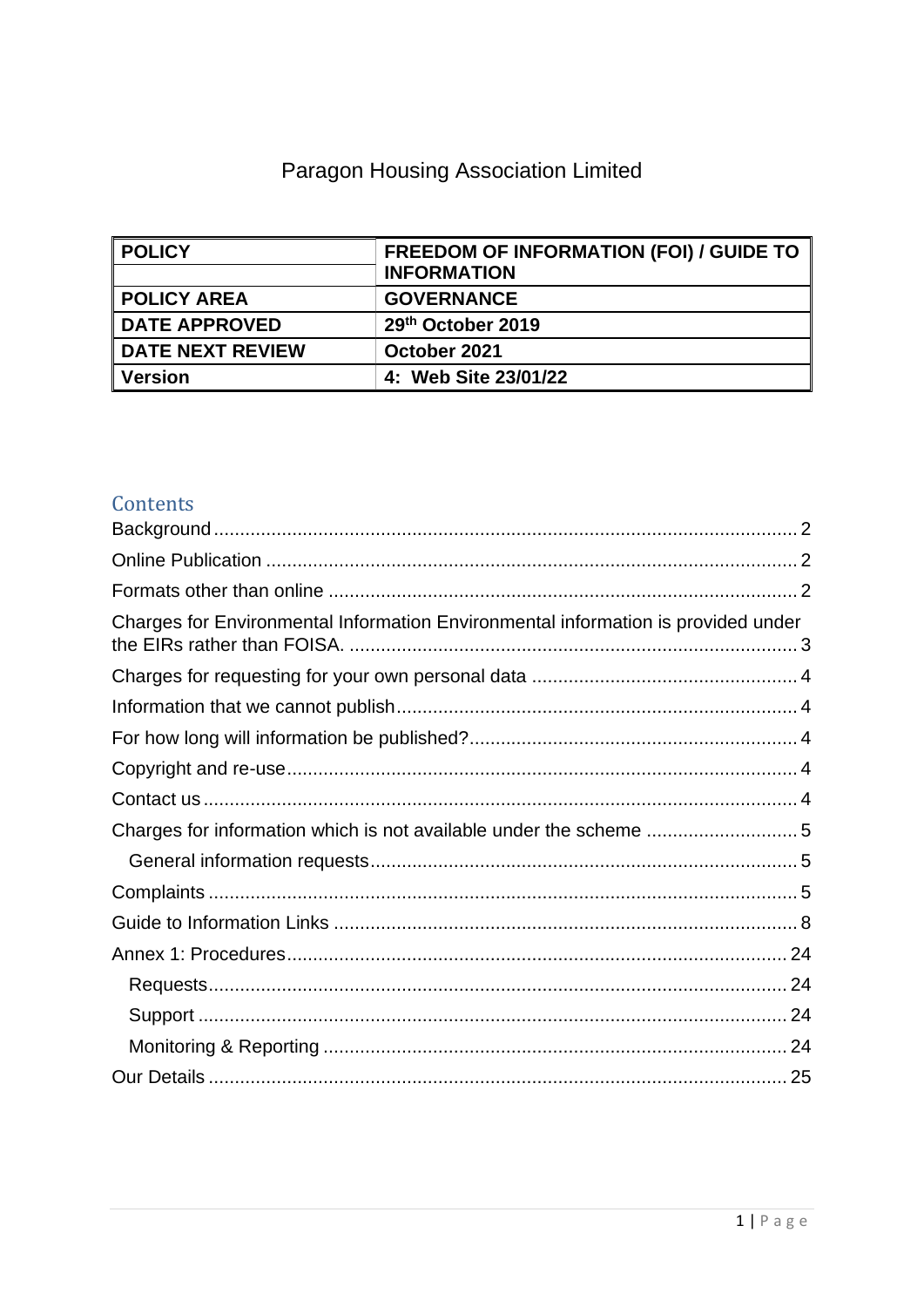# <span id="page-1-0"></span>Background

The Freedom of Information (Scotland) Act 2002 (FOISA) requires that all housing associations/co-operatives in Scotland must produce and maintain a publication scheme. This must detail all of the key information that we publish and how you can access it. Our Guide to Information is our publication scheme and contains links to where you can find all of the information listed online.

You can find our FOISA Web Page here [www.paragonha.org.uk/foi](http://www.paragonha.org.uk/foi)

Paragon Housing Association has adopted the Scottish Information Commissioner's (SIC) [Model Publication Scheme](http://www.itspublicknowledge.info/ScottishPublicAuthorities/PublicationSchemes/TheModelPublicationScheme.aspx) (MPS), and this Guide has been approved by the SIC.

This policy sets out our Guide to Information and the procedures associated with it. A summary is posted on our web site.

#### <span id="page-1-1"></span>Online Publication

More information on Our Guide to information is published online and can be found at

<http://www.paragonha.org.uk/about-us/guide-information-publications>

Document links are in this document at Page [7 LINK](#page-6-0)

All of the information listed is available on our website (unless stated), and completely free to access online.

#### <span id="page-1-2"></span>Formats other than online

We understand that not everyone will have online access and where this is the case you can contact us to view this in our office (where this would be convenient).

If you would like a printed copy of any of the information listed, unfortunately we may have to charge a small fee to provide this. This fee will never exceed the cost of photocopying and postage – and we will let you know any total cost before we forward this to you.

Our charges for providing any information detailed in this guide are summarised below:

<span id="page-1-3"></span>

| <b>Format</b>            | <b>Charge</b>    |
|--------------------------|------------------|
| Online                   | Free             |
| View at our office       | Free             |
| Print in black and white | 10p per A4 sheet |
| Print in colour          | 20p per A4 sheet |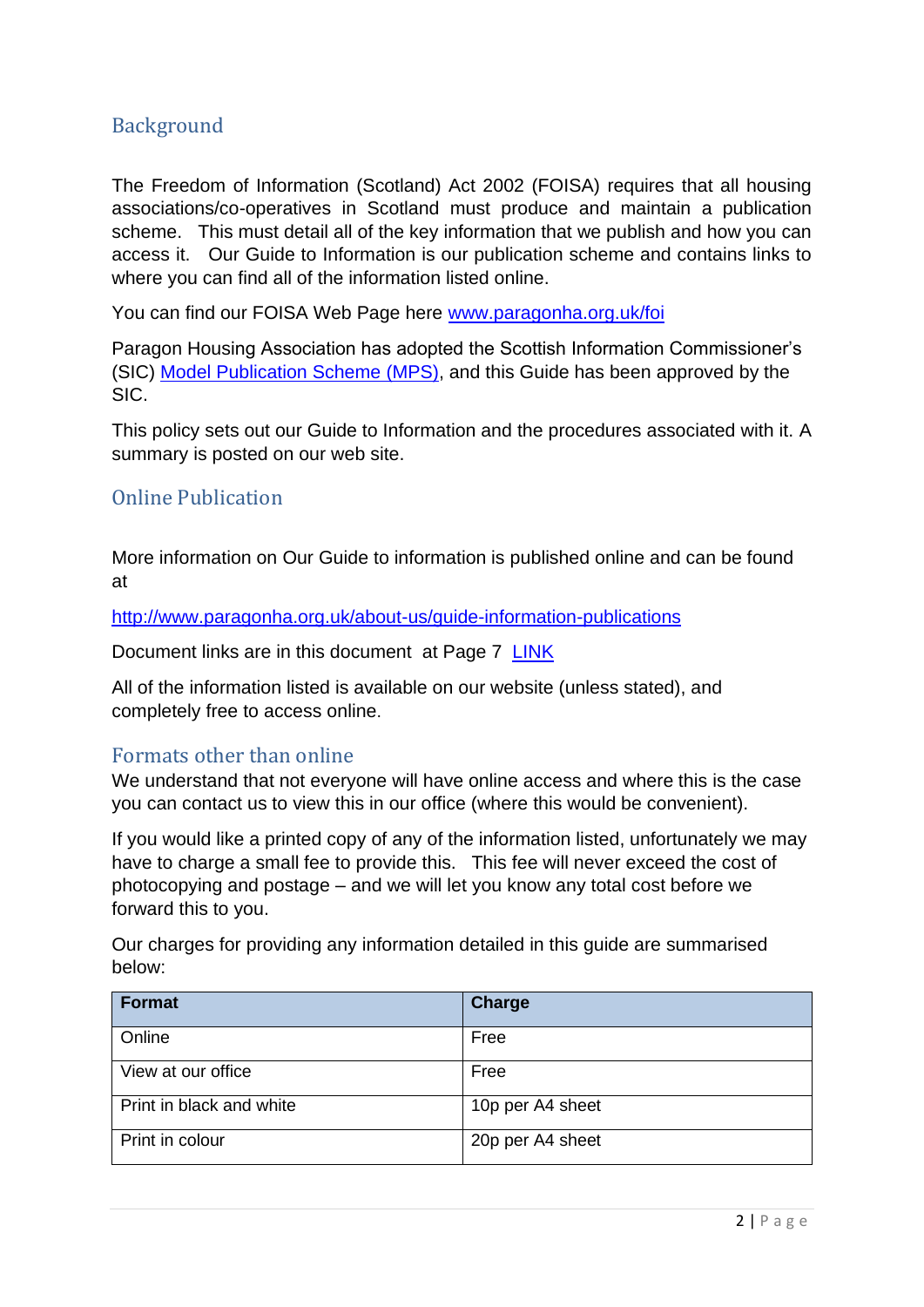| CD Rom                 | 50 <sub>p</sub>          |
|------------------------|--------------------------|
| Posted document/CD Rom | Cost of postage incurred |

If you would like to request information that we publish in a format other than online, or arrange a visit to our office to view information, please contact:

The Corporate Services Team Paragon Housing Association Limited Invergrange House Station Rd **Grangemouth** FK3 8DG Phone : 01324 664966 E mail : **[enquiries@paragonha.org.uk](mailto:enquiries@paragonha.org.uk)** Web Site : www.paragonha.org.uk

# <span id="page-2-0"></span>Charges for Environmental Information Environmental information is provided under the EIRs rather than FOISA.

<span id="page-2-1"></span>The rules for charging for environmental information are slightly different.

We do not charge for the time to determine whether we hold the environmental information requested or deciding whether the information can be released. Charges may be made for locating, retrieving and providing information to you e.g. photocopying and postage.

If we decide to impose a charge, we will issue you with notification of the charge and how it has been calculated. The information will be provided to you on payment of the charge.

If you decide not to proceed with the request there will be no charge to you. Charges are calculated based on the actual cost to Edinburgh Leisure of providing the information:

- Photocopying is charged at 10p per A4 sheet for black and white copying, 20p per A4 sheet for colour copying.
- Postage is charged at actual rate for Royal Mail First Class.
- Staff time is calculated at actual cost per staff member hourly salary rate to a maximum of £15 per person per hour.

The first £100 worth of information will be provided to you without charge.

Where information costs between £100 and £600 to provide, you will be asked to pay 10% of the cost. That is, if you were to ask for information that cost us £600 to provide, you would be asked to pay £50, calculated on the basis of a waiver for the first £100 and 10% of the remaining £500.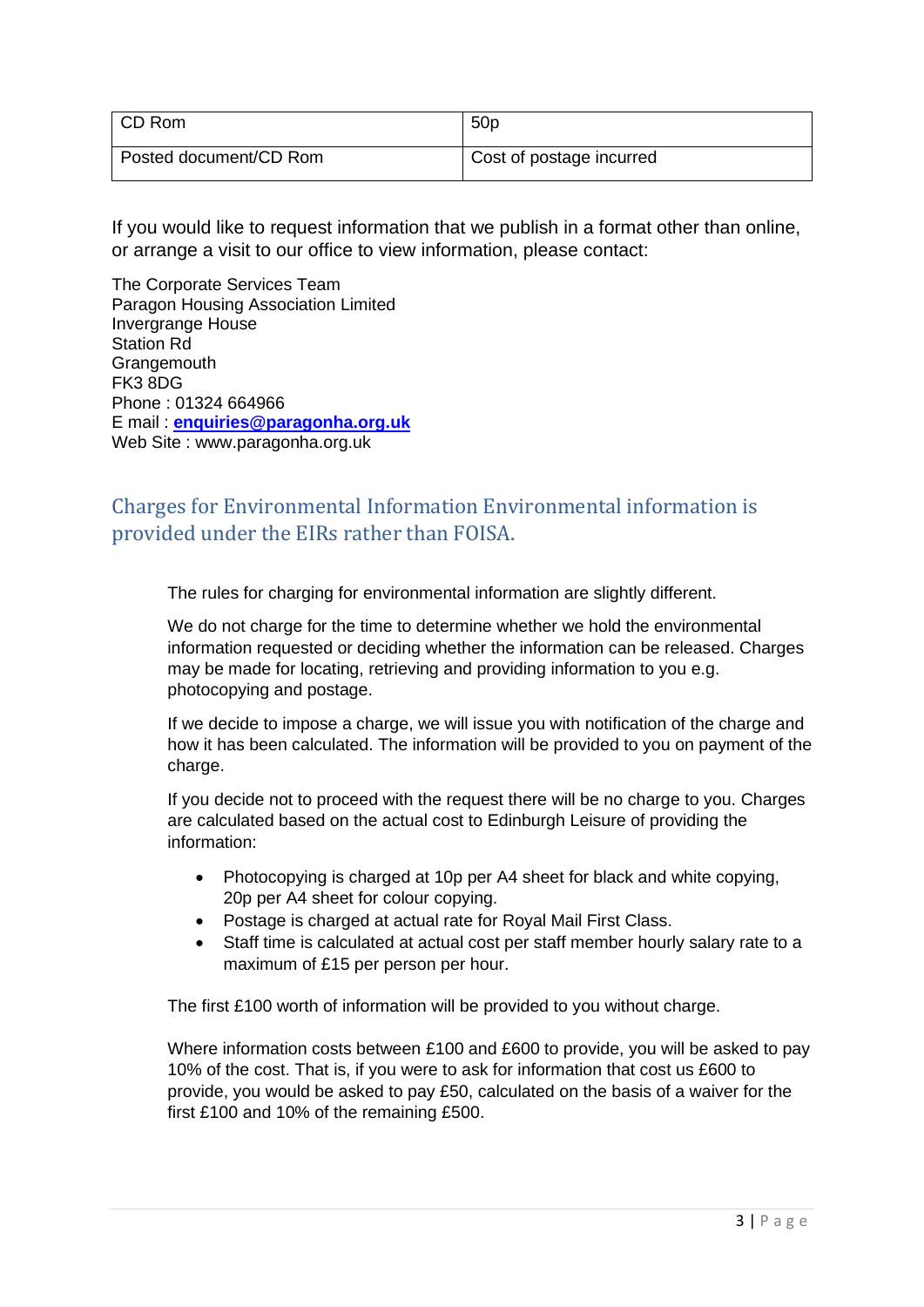Where it would cost more than £600 to provide the information to you, however, we will ask you to pay the full cost of providing the information, with no waiver for any portion of the cost.

#### <span id="page-3-0"></span>Charges for requesting for your own personal data

There is no charge for requesting your own personal data under the General Data Protection Regulation (GDPR) Subject Access Request. We must provide a copy of the information free of charge.

However, we can charge a 'reasonable fee' when a request is manifestly unfounded or excessive, particularly if it is repetitive. We may also charge a reasonable fee to comply with requests for further copies of the same information. This does not mean that we can charge for all subsequent access requests. The fee must be based on the administrative cost of providing the information.

Further information on GDPR can be found on the Information Commissioner's Office website. Click [here](https://ico.org.uk/for-organisations/guide-to-data-protection/guide-to-the-general-data-protection-regulation-gdpr/) to access.

#### <span id="page-3-1"></span>Information that we cannot publish

Whilst we will try to make all of the information we have detailed available, in rare cases there may be some information that we cannot make available. For example, sometimes if we were to publish certain committee minutes, it could reveal personal details about an individual. This would be a breach of Data Protection legislation if we were to do so. When this is the case, we will remove any personal details before publication and highlight where and why we have done so.

#### <span id="page-3-2"></span>For how long will information be published?

We aim, where possible, to publish information for at least the current and previous two financial years. When we review any document – e.g. our policies – to avoid confusion we will only publish the current version once it has been updated.

#### <span id="page-3-3"></span>Copyright and re-use

Where we hold the copyright on our published information, the information may be copied or reproduced without formal permission, provided that:

- It is copied accurately
- It is not used in a misleading context
- The source of the material is identified

#### <span id="page-3-4"></span>Contact us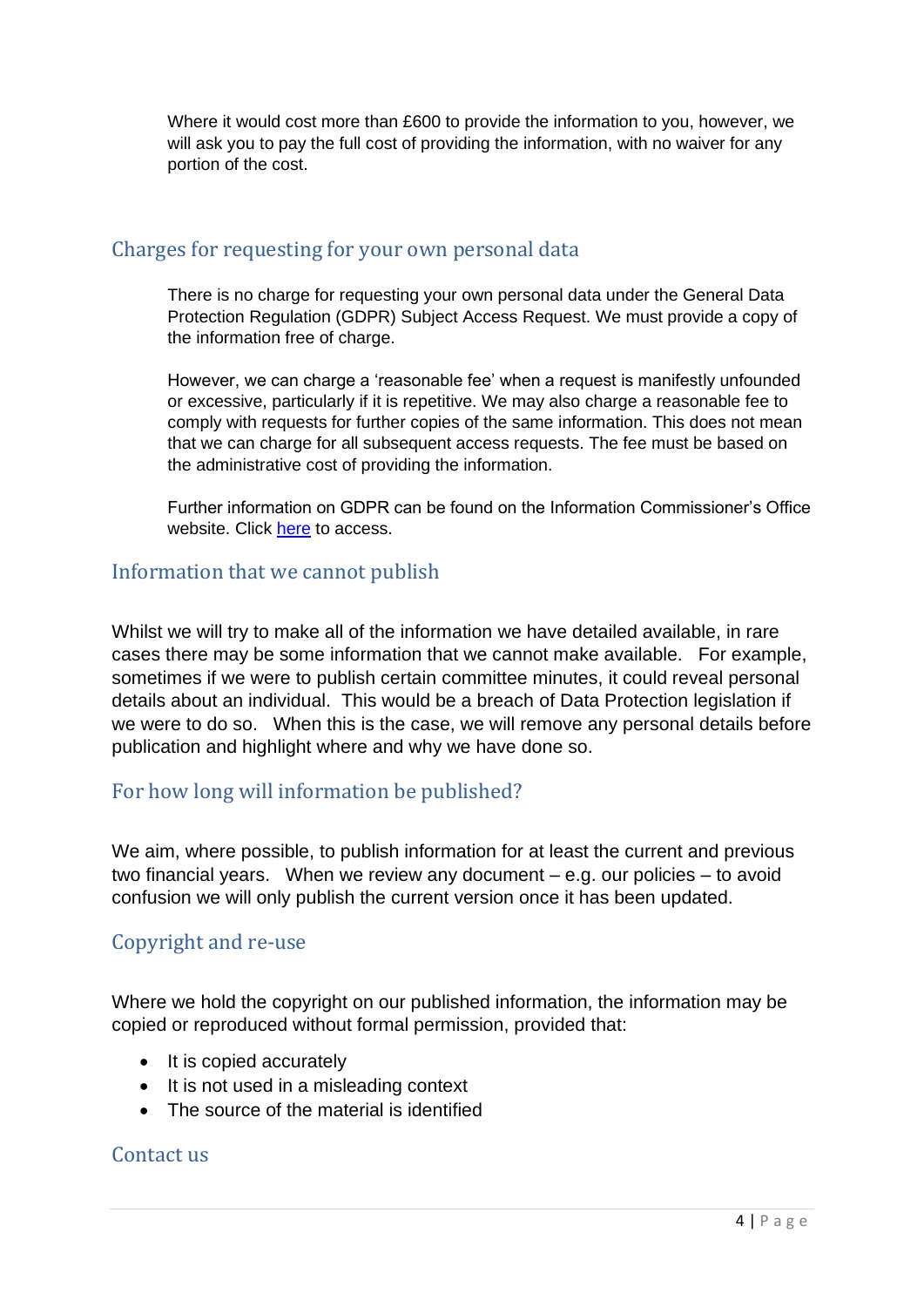If you have any queries about anything contained within this Guide to Information, or if there is some information that you cannot find that you would like to access, please contact our Corporate Services Team

### <span id="page-4-0"></span>Charges for information which is not available under the scheme

If you submit a request to us for information which is not available in this Guide, the charges will be based on the following calculations:

#### <span id="page-4-1"></span>General information requests

- There will be no charge for information requests which cost us £100 or less to process
- Where information costs between £100 and £600 to provide you may be asked to pay 10% of the cost. That is, if you were to ask for information that cost us £600 to provide, you would be asked to pay £50 calculated on the basis of a waiver for the first £100 and 10% of the remaining £500
- We are not obliged to respond to requests which will cost us over £600 to process
- In calculating any fee, staff time will be calculated at actual cost per staff member hourly salary rate to a maximum of £15 per person per hour
- We do not charge for the time to determine whether we hold the information requested, nor for the time it takes to decide whether the information can be released. Charges may be made for locating, retrieving and providing information to you
- In the event that we decide to impose a charge we will issue you with notification of the charge (a fees notice) and how it has been calculated. You will have three months from the date of issue of the fees notice in which to decide whether to pay the charge. The information will be provided to you on payment of the charge. If you decide not to proceed with the request there will be no charge to you.

#### <span id="page-4-2"></span>**Complaints**

If you are not happy with our decision you can ask for review of the decision. This request should be made to the Depute Director.

#### Contact details

The review request must be

- be made within 40 working days of receipt of our decision
- contain your name and address for correspondence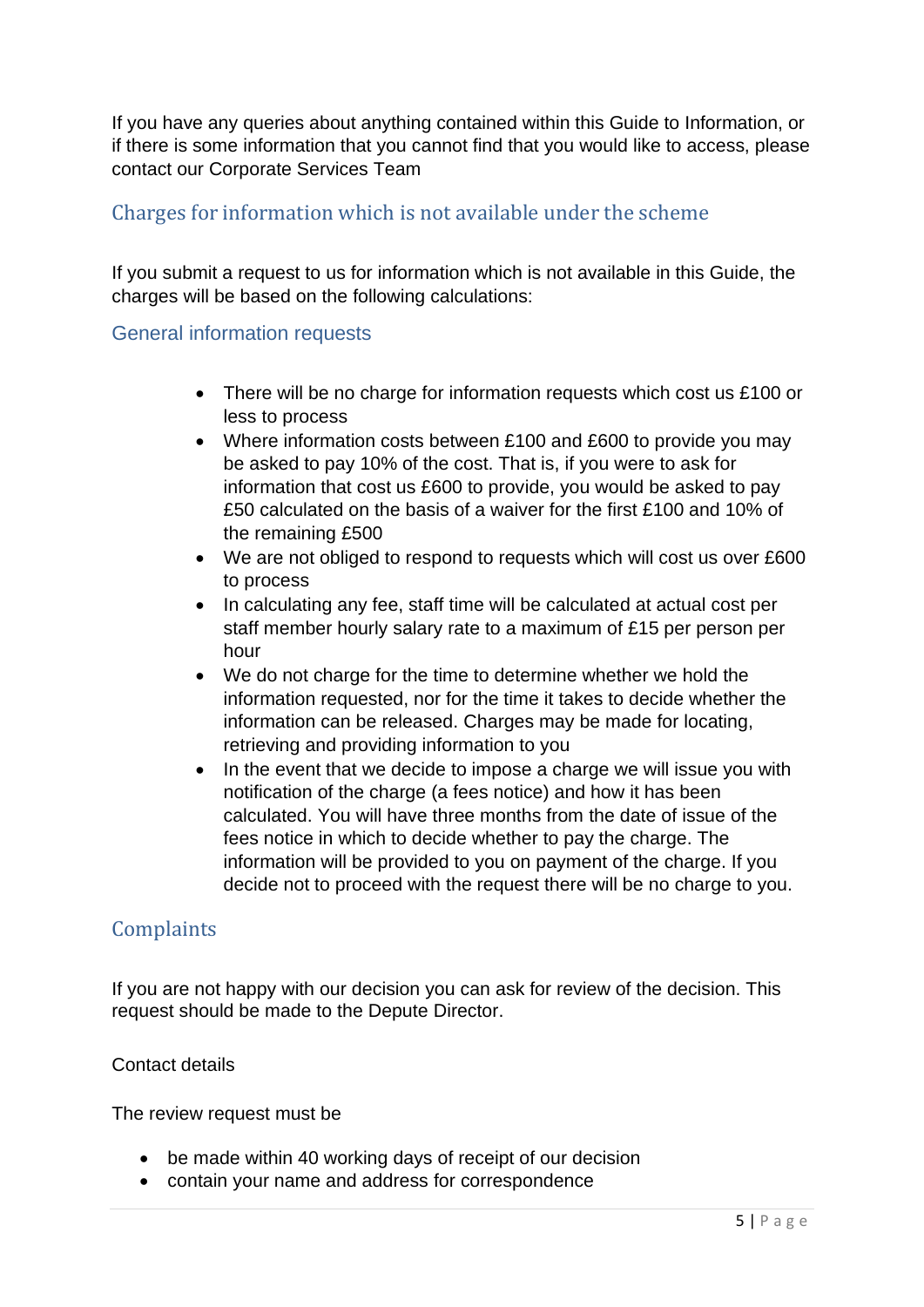- specify the request the review refers to
- tell us why you are not happy with our decision

Your case will be reviewed within 20 working days.

If you are still dissatisfied after we have reviewed our decision you can then (and only then) make an application for determination by the Scottish Information Commissioner.

The Commissioner can then investigate the decision and determine whether you should receive the information requested in full or in part, or whether the decision should be upheld.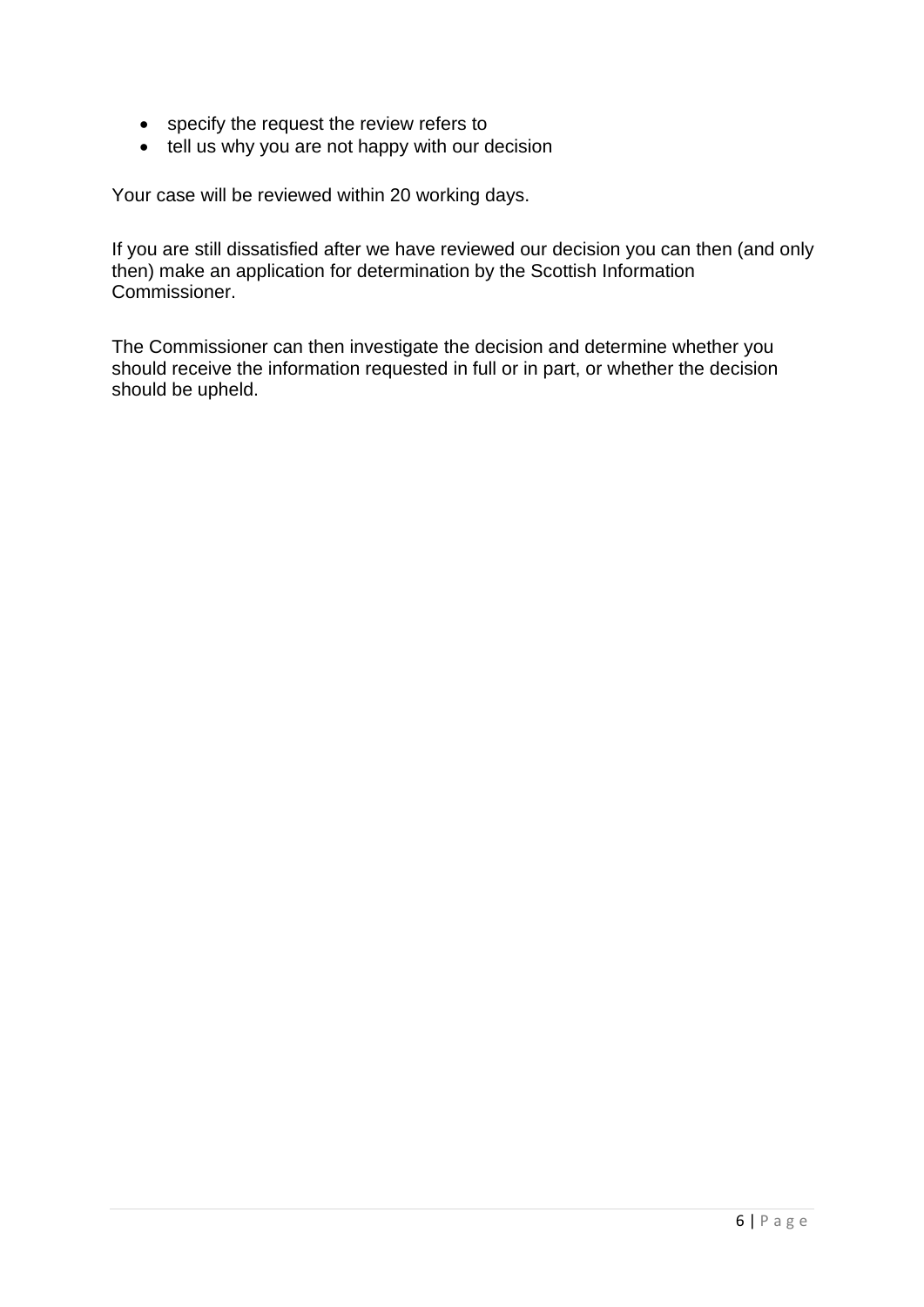# <span id="page-6-0"></span>Guide to Information Links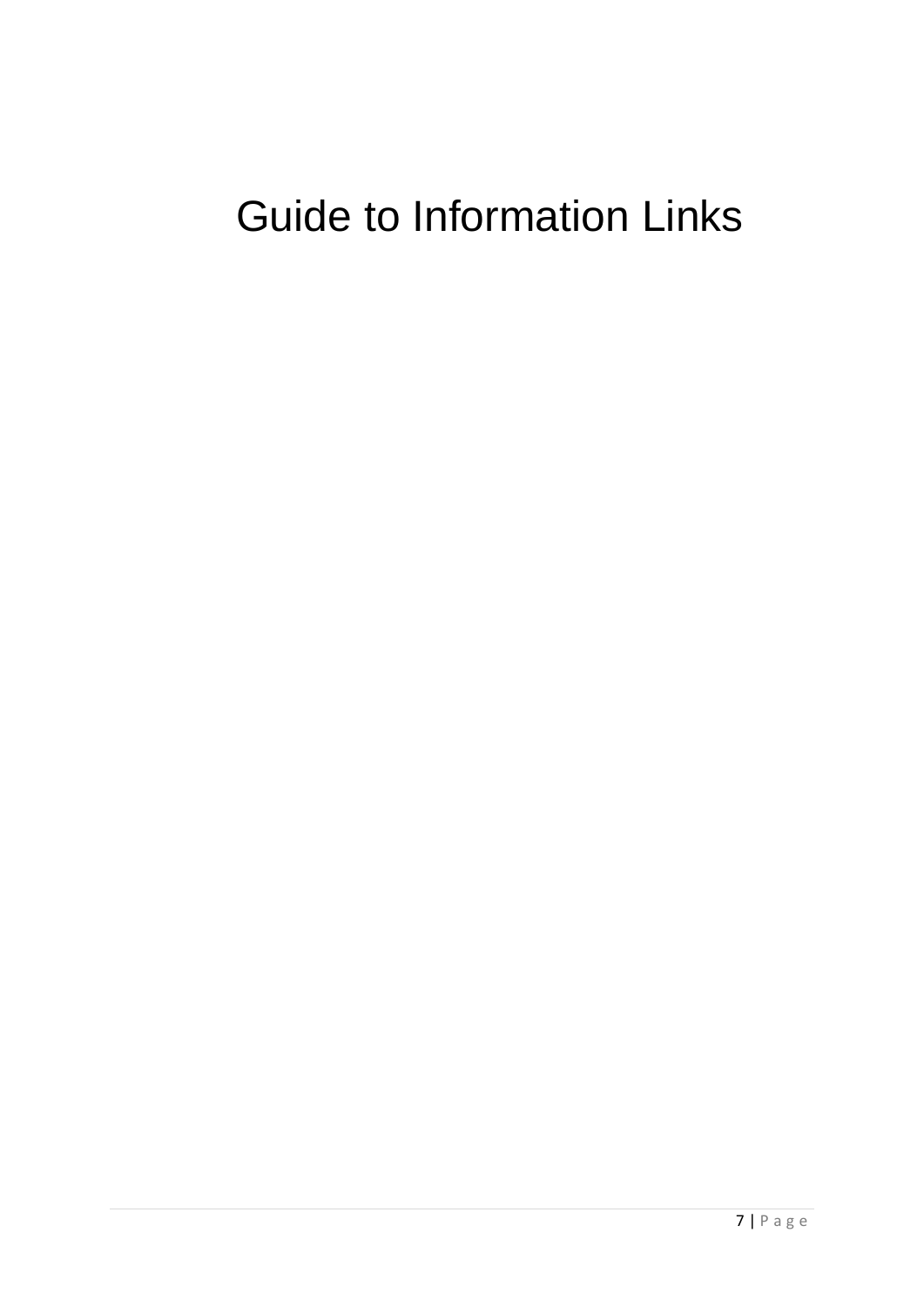# <span id="page-7-0"></span>Guide to Information Links

**At a glance – terms used in this document**

| <b>Term Used</b>              | <b>Explanation</b>                                                                                                                                                                                                                          |
|-------------------------------|---------------------------------------------------------------------------------------------------------------------------------------------------------------------------------------------------------------------------------------------|
| <b>FOISA</b>                  | Freedom of Information (Scotland) Act 2002                                                                                                                                                                                                  |
|                               | Places a duty on those organisations<br>covered to proactively publish certain types<br>of information; and to respond to requests<br>for information; and to provide advice and<br>assistance to those making requests for<br>information. |
| <b>EIRs</b>                   | <b>Environmental Information Regulations</b><br>(Scotland) 2004                                                                                                                                                                             |
|                               | Those organisations covered by EIRs have<br>a duty to respond to requests for<br>environmental information.                                                                                                                                 |
| <b>SIC</b>                    | The Scottish Information Commissioner                                                                                                                                                                                                       |
|                               | Who is responsible for ensuring that those<br>bodies covered by FOISA and EIRs comply<br>with the terms of the legislation.                                                                                                                 |
| <b>MPS</b>                    | <b>Model Publication Scheme</b>                                                                                                                                                                                                             |
|                               | Produced by the SIC - this details all of the<br>information that those subject to FOISA<br>should publish (if they hold it)                                                                                                                |
| Guide to Information          | A guide that all organisations subject to<br>FOISA and adopting the MPS must<br>produce to help people access the<br>information it makes available                                                                                         |
| <b>Classes of Information</b> | Nine broad categories describing the types<br>of information authorities should publish (if<br>they hold it).                                                                                                                               |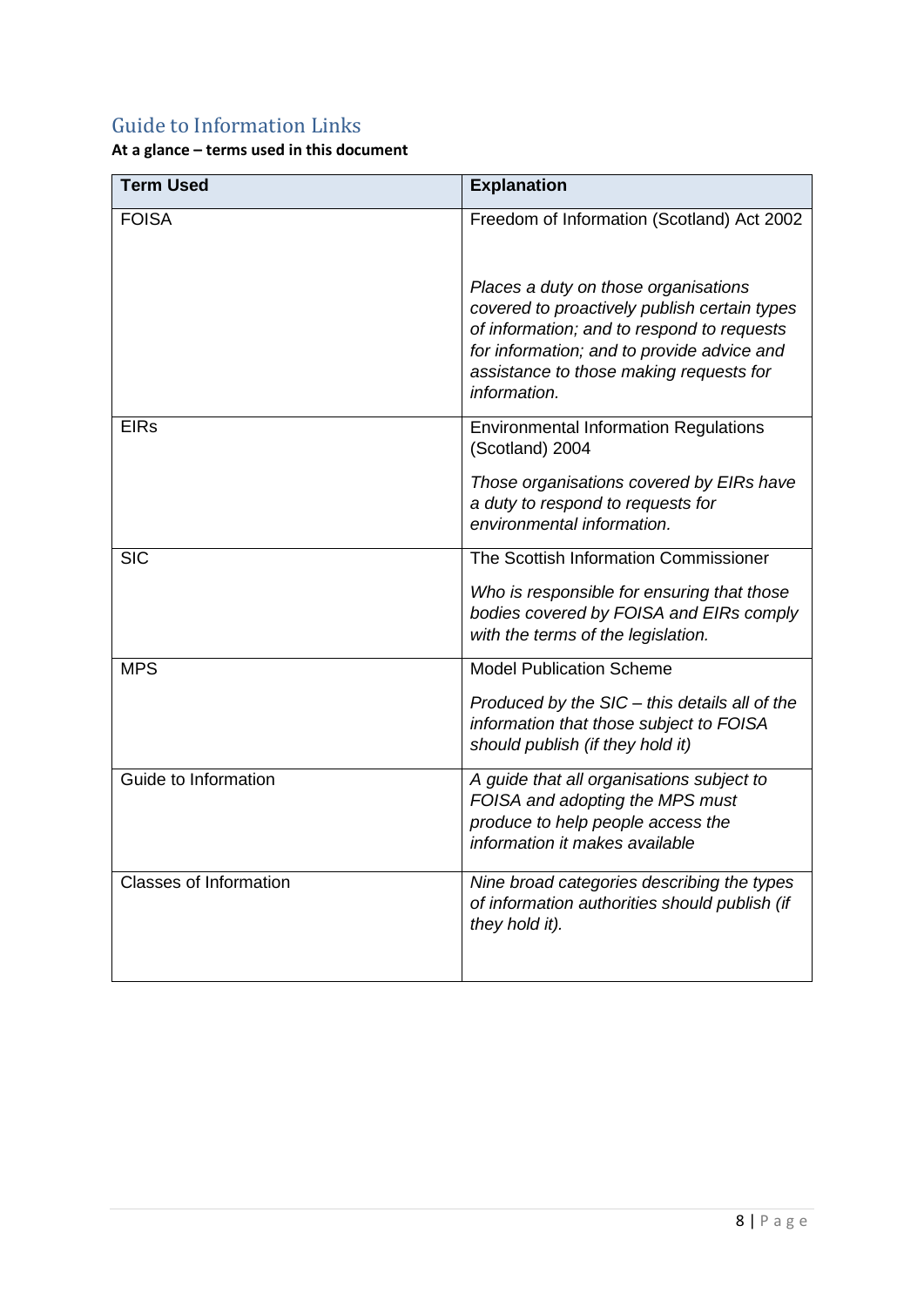#### **The Information that we make available to you**

Under the MPS, the information we provide must be listed under certain "classes" of information. These are the categories of information that are detailed below. As FOI applies to other bodies and sectors across Scotland – such as Scottish Government and Councils for example –this means that not all of the categories in the MPS apply to housing associations/co-operatives. 1

The details of all the information we hold under each of the classes that apply to our organisation, and hyperlinks to access this information when available online, are outlined below.

| <b>Information</b>                                                                                                                                        | <b>Where to access</b>                                                                                                                   |
|-----------------------------------------------------------------------------------------------------------------------------------------------------------|------------------------------------------------------------------------------------------------------------------------------------------|
|                                                                                                                                                           | <b>HYPERLINKS TO</b>                                                                                                                     |
|                                                                                                                                                           | <b>DOCUMENTS/RELEVANT SECTIONS OF</b><br><b>WEBSITE AS APPROPRIATE</b>                                                                   |
| <b>Class 1 - About Paragon Housing Association Limited</b>                                                                                                |                                                                                                                                          |
| Information about Paragon Housing Association Limited, who we are, where to find us,<br>how to contact us, how we are managed and our external relations. |                                                                                                                                          |
| Descriptions of who we are                                                                                                                                |                                                                                                                                          |
| <b>Mission Statement</b>                                                                                                                                  | <b>Vision Mission Values</b>                                                                                                             |
| Vision                                                                                                                                                    | <b>Vision Mission Values</b>                                                                                                             |
| Values                                                                                                                                                    | <b>Vision Mission Values</b>                                                                                                             |
| <b>Corporate Objectives</b>                                                                                                                               | <b>Strategic Objectives</b>                                                                                                              |
| Area(s) of operation                                                                                                                                      | The Association operates across the 3<br>local authorities in the Forth Valley area<br>of Scotland:<br>Falkirk/Clackmannanshire/Stirling |
|                                                                                                                                                           | The location of our housing stock can<br>be found by following this link                                                                 |
|                                                                                                                                                           | <b>Stock List</b>                                                                                                                        |
|                                                                                                                                                           | Our Estate Layout Plans can be found<br>by following this link                                                                           |
|                                                                                                                                                           | <b>Estate Plans</b>                                                                                                                      |
| Key activities; strategic/corporate plan(s)                                                                                                               | <b>About Us</b>                                                                                                                          |
|                                                                                                                                                           | Annual Report & Accounts 2020-21<br>(paragonha.org.uk)                                                                                   |

<sup>1</sup> In the MPS Class 8: Commercial Publications and Class 9: Our Open Data do not apply to RSLs.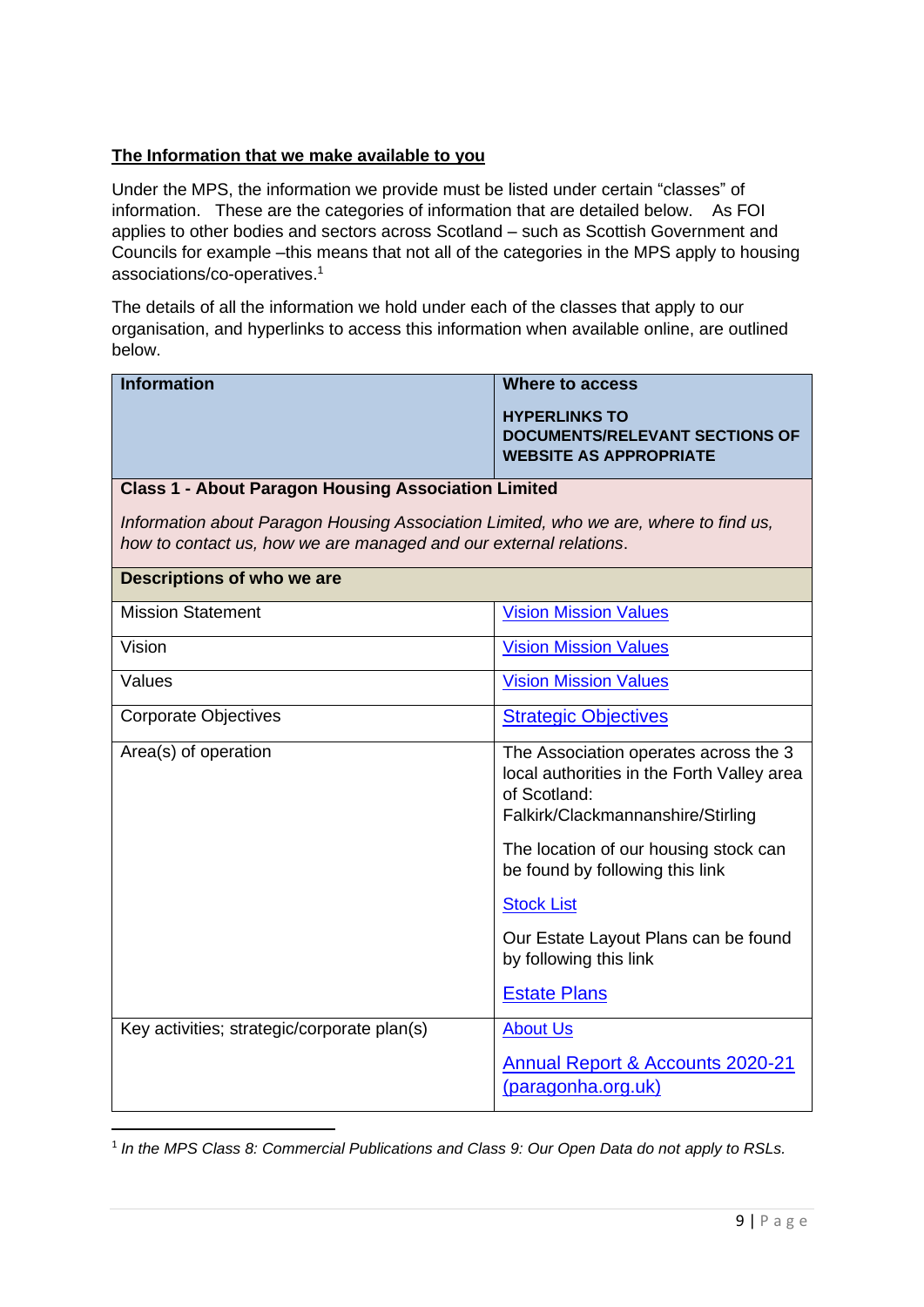| <b>Information</b>                                                                                              | <b>Where to access</b>                                                                                                                                                      |
|-----------------------------------------------------------------------------------------------------------------|-----------------------------------------------------------------------------------------------------------------------------------------------------------------------------|
|                                                                                                                 | <b>HYPERLINKS TO</b><br><b>DOCUMENTS/RELEVANT SECTIONS OF</b><br><b>WEBSITE AS APPROPRIATE</b>                                                                              |
|                                                                                                                 | Strategic Plan on request                                                                                                                                                   |
| Business Plan (or summary)                                                                                      | Planning & Investment & Finance<br><b>Summary</b>                                                                                                                           |
| <b>Customer Code/Charter</b>                                                                                    | <b>Customer Care Policy</b>                                                                                                                                                 |
| <b>Location and opening arrangements</b>                                                                        |                                                                                                                                                                             |
| <b>Address</b>                                                                                                  | <b>Location &amp; Contact</b>                                                                                                                                               |
|                                                                                                                 | <b>Contact Details</b>                                                                                                                                                      |
| Telephone number and e-mail address for                                                                         | <b>Contact Details</b>                                                                                                                                                      |
| general enquiries (and dedicated lines where<br>appropriate)                                                    | <b>Paragon HA Temp Covid Contact</b><br><b>Arrangements</b>                                                                                                                 |
| Opening times                                                                                                   | <b>Opening Times &amp; Services</b>                                                                                                                                         |
| General contact arrangements                                                                                    | <b>Contact Details</b>                                                                                                                                                      |
| Local/area office contact details                                                                               | <b>Contact Details</b>                                                                                                                                                      |
|                                                                                                                 | All staff are located at our office in<br>Grangemouth and can be contacted<br>there. Note Covid arrangements<br><b>Paragon HA Temp Covid Contact</b><br><b>Arrangements</b> |
| Contact details for making a complaint                                                                          | <b>Complaints</b>                                                                                                                                                           |
| Information relating to Freedom of Information                                                                  |                                                                                                                                                                             |
| Publication Scheme and Guide to Information                                                                     | This document                                                                                                                                                               |
| Charging Schedule for Published Information                                                                     | This document Page 2                                                                                                                                                        |
| Contact details and advice on making an FOI<br>request                                                          | <b>FOI Requests</b>                                                                                                                                                         |
| Freedom of Information policies and procedures                                                                  | This document Page 24                                                                                                                                                       |
| Schedule<br>environmental<br>Charging<br>for<br>information provided in response to requests<br>made under EIRs | This document Page 3                                                                                                                                                        |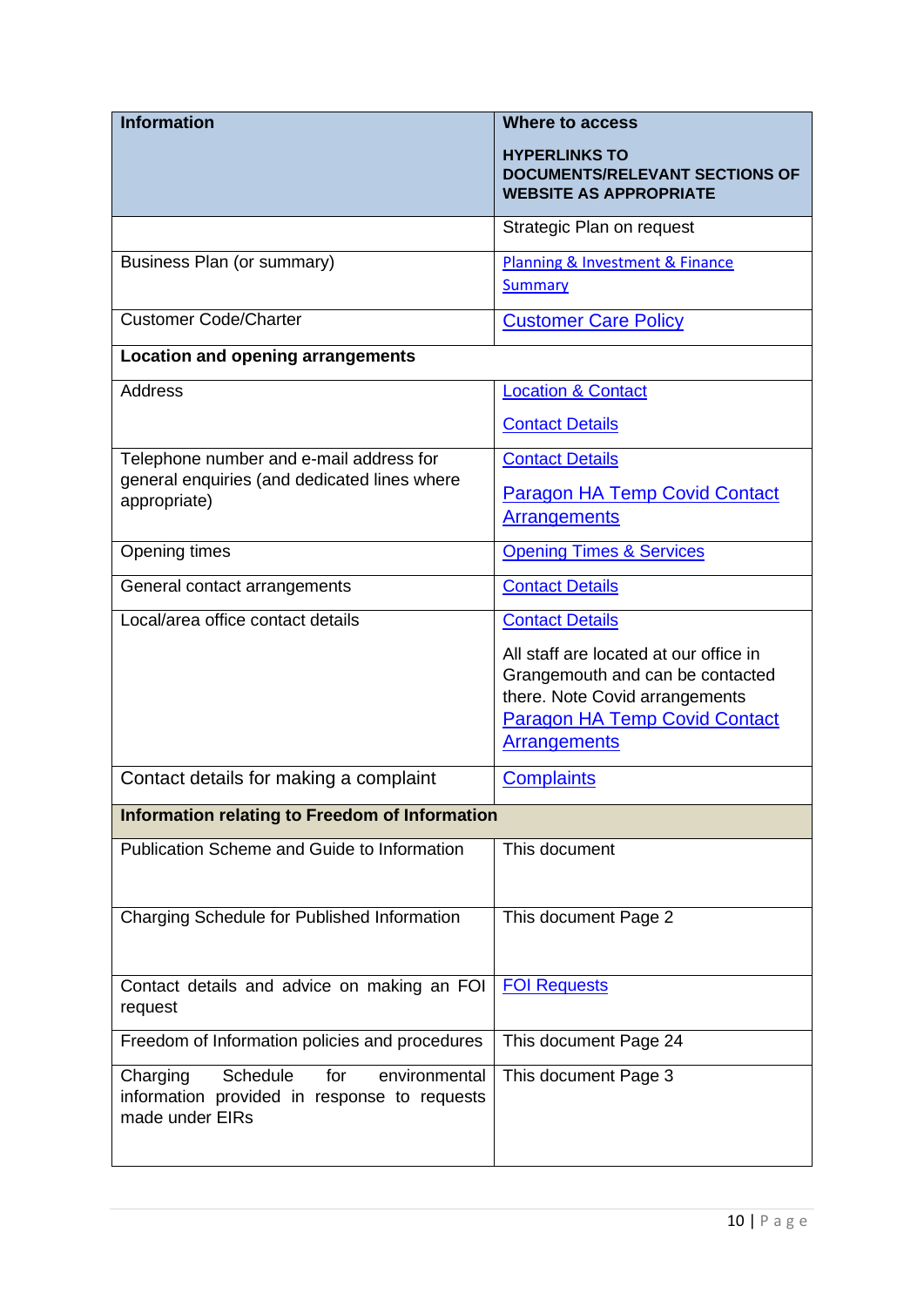| <b>Information</b>                                                                                                                                                                                         | <b>Where to access</b>                                                                                             |  |
|------------------------------------------------------------------------------------------------------------------------------------------------------------------------------------------------------------|--------------------------------------------------------------------------------------------------------------------|--|
|                                                                                                                                                                                                            | <b>HYPERLINKS TO</b><br><b>DOCUMENTS/RELEVANT SECTIONS OF</b><br><b>WEBSITE AS APPROPRIATE</b>                     |  |
| <b>About our Governing Body</b>                                                                                                                                                                            |                                                                                                                    |  |
| List of Governing Body Members<br><b>Names</b><br>when they became a governing body<br>member<br>Professional biographical details<br>office-bearing responsibilities<br>when they became an office-bearer | <b>Management Committee/Management</b><br><b>Team</b>                                                              |  |
| Description of the role of the Governing Body                                                                                                                                                              | <b>Governance Structure</b>                                                                                        |  |
| governance structure chart (including<br>$\bullet$<br>sub-committees and working groups);<br>remits for governing body and any sub-<br>committees                                                          | <b>Sub Committee Remits</b>                                                                                        |  |
| How to become part of the governing body                                                                                                                                                                   | <b>Joining Management Committee</b>                                                                                |  |
| <b>About our staff</b>                                                                                                                                                                                     |                                                                                                                    |  |
| List of senior management team, including<br>professional biography and contact details                                                                                                                    | <b>Management Team</b>                                                                                             |  |
| Organisational structure                                                                                                                                                                                   | <b>Governance &amp; Management</b><br><b>Arrangements</b><br><b>Staff Structure</b><br><b>Governance Structure</b> |  |
| <b>Governance Documents and Corporate Policies</b>                                                                                                                                                         |                                                                                                                    |  |
| <b>Rules/Articles</b>                                                                                                                                                                                      | <b>Rules</b>                                                                                                       |  |
| <b>Standing Orders</b>                                                                                                                                                                                     | <b>Standing Orders</b>                                                                                             |  |
| <b>Membership Policy</b>                                                                                                                                                                                   | <b>Membership Policy</b>                                                                                           |  |
| Code of Conduct for Staff                                                                                                                                                                                  | <b>Staff Code of Conduct</b>                                                                                       |  |
| Code of Conduct for Governing Body Members                                                                                                                                                                 | <b>Management Committee Code of</b><br><b>Conduct</b>                                                              |  |
| <b>Entitlements Payments and Benefits Policy</b>                                                                                                                                                           | <b>PHA Entitlements Payments &amp; Benefits</b><br><b>Policy</b>                                                   |  |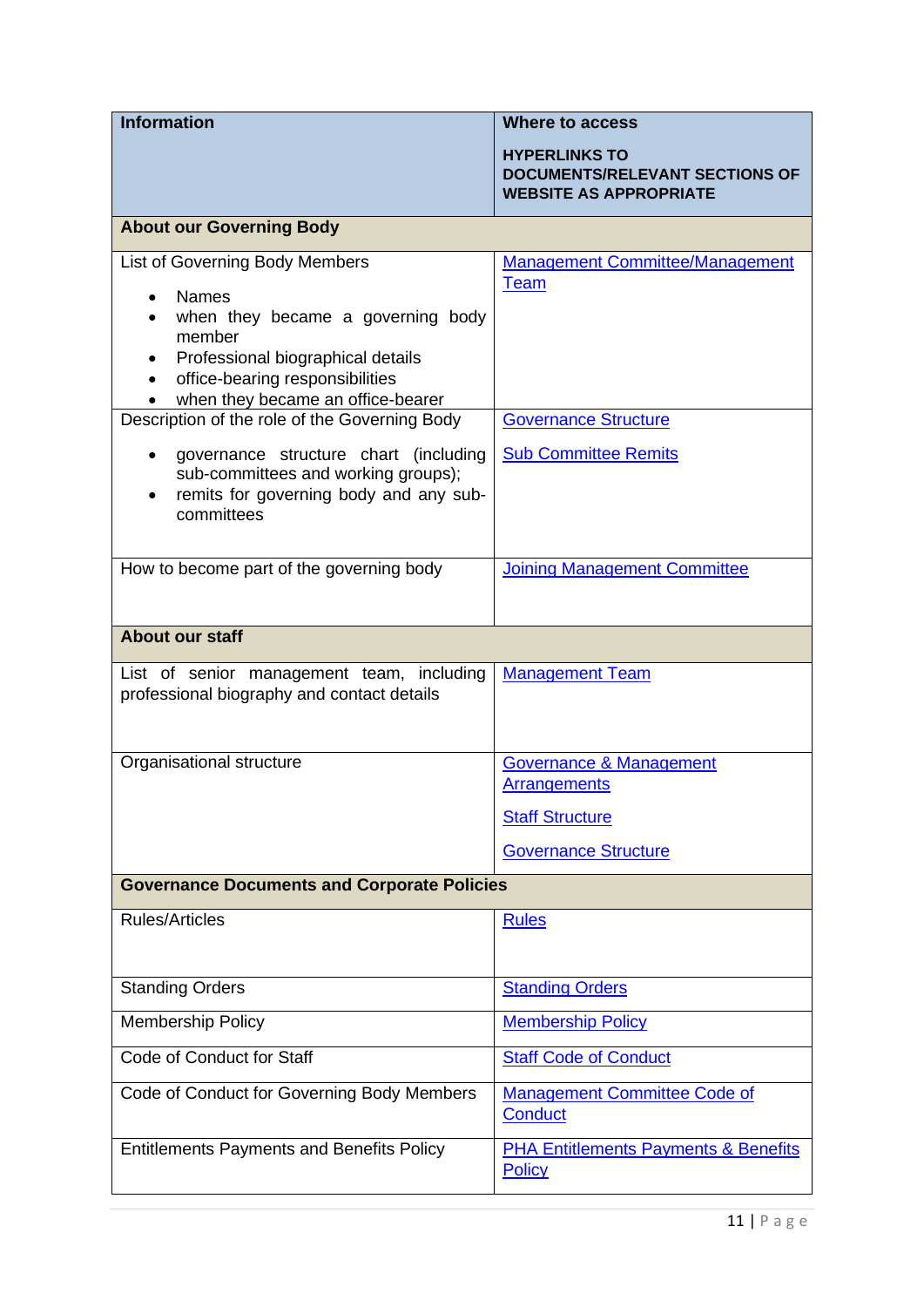| <b>Information</b>                                             | <b>Where to access</b>                                                                         |
|----------------------------------------------------------------|------------------------------------------------------------------------------------------------|
|                                                                | <b>HYPERLINKS TO</b><br><b>DOCUMENTS/RELEVANT SECTIONS OF</b><br><b>WEBSITE AS APPROPRIATE</b> |
| <b>Register of Interests</b>                                   | Available on request                                                                           |
| <b>Equalities Policy</b>                                       | <b>Equalities</b>                                                                              |
| <b>Health and Safety Policy</b>                                | <b>H&amp;S Policy</b>                                                                          |
| <b>Sustainability Policy</b>                                   | <b>Sustainability Policy</b>                                                                   |
| <b>Relationship with Regulators</b>                            |                                                                                                |
| with<br>Scottish<br>Housing<br>plan<br>Engagement<br>Regulator | <b>SHR Engagement Letter</b>                                                                   |
| <b>Assurance Statement</b>                                     | <b>Assurance Statement</b>                                                                     |
| Annual Return on Charter Submission to SHR                     | <b>PHA ARC 2020-21</b>                                                                         |
| <b>Financial Returns to SHR</b>                                | PHA 5 Year Financial Projections 2020                                                          |
|                                                                | PHA Loan Portfolio Return 2019                                                                 |
|                                                                | <b>PHA Audited Financial Statement</b><br><b>Return</b>                                        |
|                                                                |                                                                                                |
| Charter report to tenants                                      | <b>Tenant ARC Report</b>                                                                       |
|                                                                | <b>SHR PHA ARC Landlord Report 2020-</b><br>21                                                 |
|                                                                | <b>ARC Report Library</b>                                                                      |
|                                                                |                                                                                                |
| Internal and External Audit arrangements                       | Internal Audit Services are provided by<br>Henderson Loggie Henderson Loggie                   |
|                                                                | External Audit Services are provided by<br><b>RSM RSM</b>                                      |
|                                                                |                                                                                                |
| <b>Group Details</b>                                           |                                                                                                |
| Details of our subsidiaries/parent organisation                | Not Applicable                                                                                 |
| <b>Key Partnerships</b>                                        |                                                                                                |
| Strategic agreements with other organisations                  | Not Applicable                                                                                 |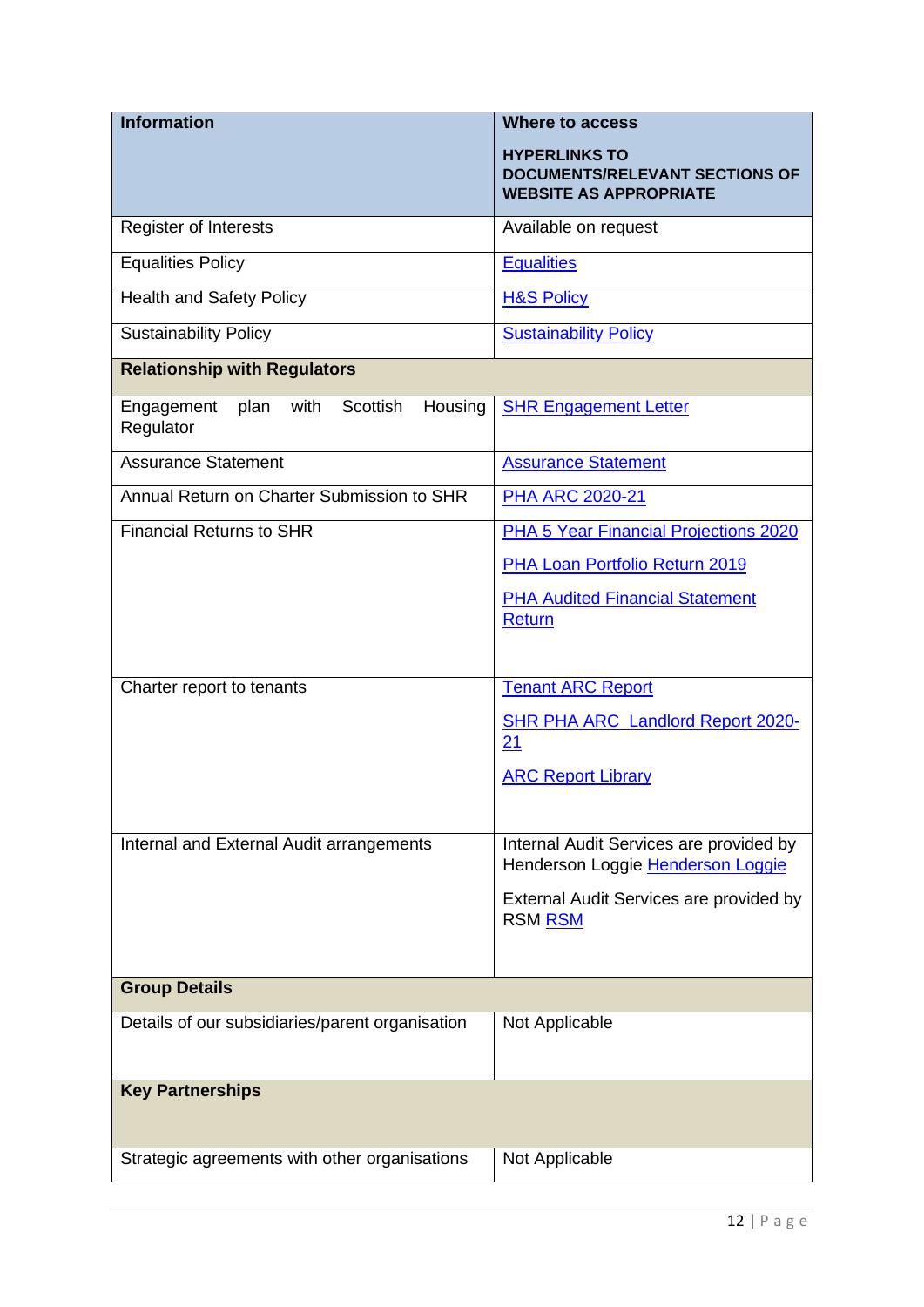| <b>Information</b>                                                                                                      | <b>Where to access</b>                                                                         |  |
|-------------------------------------------------------------------------------------------------------------------------|------------------------------------------------------------------------------------------------|--|
|                                                                                                                         | <b>HYPERLINKS TO</b><br><b>DOCUMENTS/RELEVANT SECTIONS OF</b><br><b>WEBSITE AS APPROPRIATE</b> |  |
|                                                                                                                         |                                                                                                |  |
| Class 2 – How we deliver our functions and services                                                                     |                                                                                                |  |
| Information about our work, our strategy and policies for delivering services and<br>information for our service users. |                                                                                                |  |
| How to use our services                                                                                                 |                                                                                                |  |
| List of services provided                                                                                               | <b>Our Services</b>                                                                            |  |
| How to report a repair                                                                                                  | <b>Repairs &amp; Emergencies</b>                                                               |  |
| Right to Repair information                                                                                             | <b>Right to Repair</b>                                                                         |  |
| How to apply for a house                                                                                                | <b>Making a housing application</b>                                                            |  |
| How to get information about tenancy support                                                                            | <b>Tenancy Support</b>                                                                         |  |
| How to make a complaint                                                                                                 | <b>Web Site Complaints Page</b>                                                                |  |
|                                                                                                                         | <b>Complaints Guide Leaflet</b>                                                                |  |
|                                                                                                                         | <b>SHR Serious Performance Failure</b>                                                         |  |
|                                                                                                                         | Leaflet                                                                                        |  |
|                                                                                                                         |                                                                                                |  |
| How to speak to a housing officer                                                                                       | <b>Housing Management Teams</b>                                                                |  |
| consult with<br>How<br>tenants<br>we<br>other<br>and<br>customers to inform and improve service delivery                | <b>Tenant Participation</b>                                                                    |  |
| and develop new services                                                                                                | <b>Tenant Scrutiny</b>                                                                         |  |
|                                                                                                                         | <b>Your Views</b>                                                                              |  |
|                                                                                                                         | <b>Consultations</b>                                                                           |  |
|                                                                                                                         |                                                                                                |  |
|                                                                                                                         |                                                                                                |  |
|                                                                                                                         |                                                                                                |  |
|                                                                                                                         |                                                                                                |  |
| <b>Policies and Procedures</b>                                                                                          |                                                                                                |  |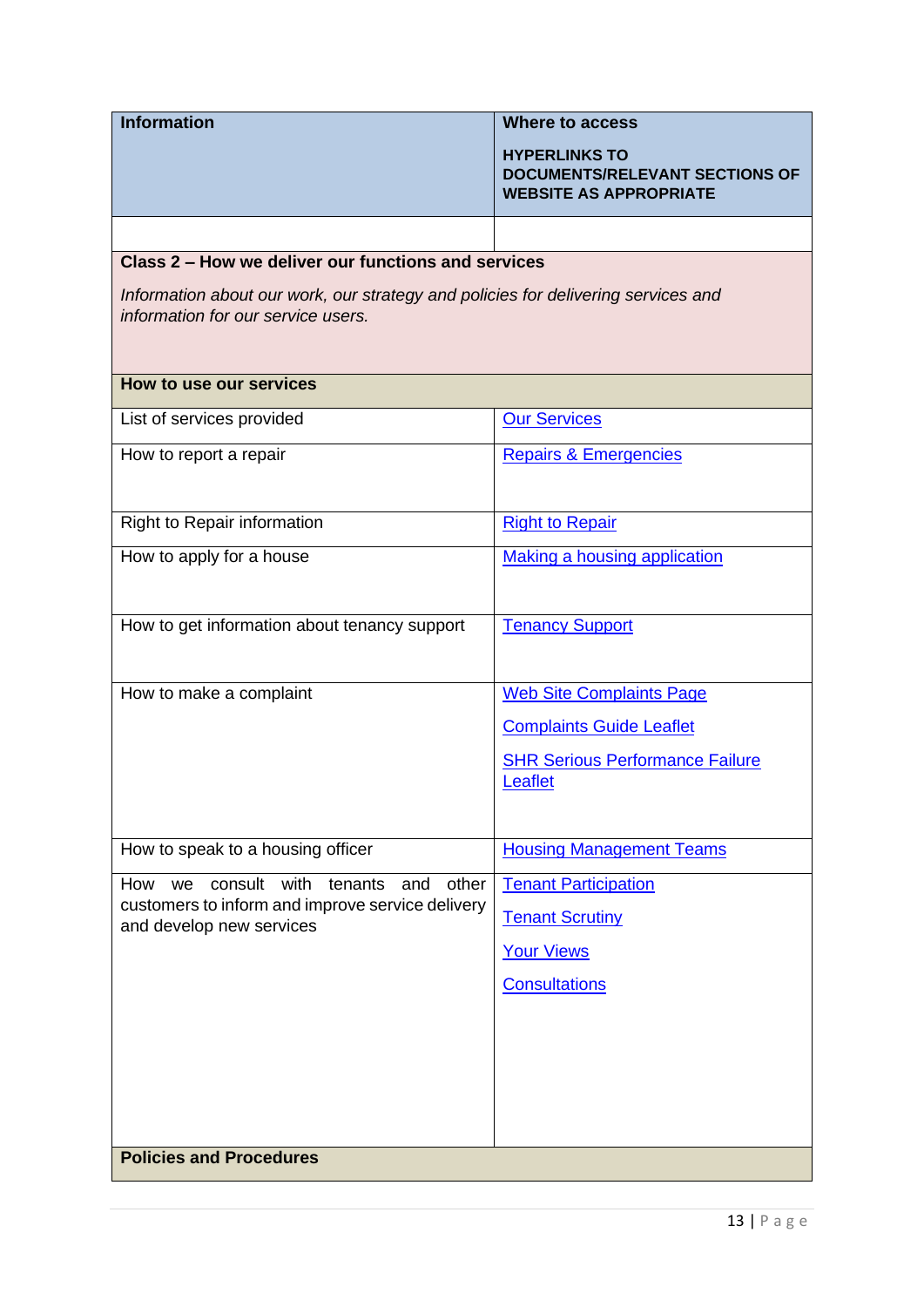| <b>Information</b>                                | <b>Where to access</b>                                                                                                                                       |
|---------------------------------------------------|--------------------------------------------------------------------------------------------------------------------------------------------------------------|
|                                                   | <b>HYPERLINKS TO</b><br><b>DOCUMENTS/RELEVANT SECTIONS OF</b><br><b>WEBSITE AS APPROPRIATE</b>                                                               |
| <b>Allocations Policy</b>                         | <b>Allocations Policy</b>                                                                                                                                    |
| <b>Anti-Social Behaviour Policy</b>               | <b>Anti Social Behaviour Policy</b>                                                                                                                          |
| <b>Asbestos Management Policy</b>                 | <b>Asbestos Policy</b>                                                                                                                                       |
| <b>Arrears Management Policy</b>                  | <b>Arrears Management Policy</b>                                                                                                                             |
| (including<br>Asset Management<br>stock<br>Policy | <b>Investment Summary</b>                                                                                                                                    |
| condition information)                            | In addition tenants were issued with an<br>individual 5 year investment plan in<br>2019 which relates to the plans for their<br>homes. Available on request. |
| <b>Customer Care Policy</b>                       | <b>Customer Care Policy</b>                                                                                                                                  |
| <b>Data Protection Policy</b>                     | <b>Data Protection Policy</b>                                                                                                                                |
| <b>Estate Management Policy</b>                   | <b>Estate Management Policy</b>                                                                                                                              |
| <b>Procurement Policy</b>                         | <b>Procurement Policy</b>                                                                                                                                    |
| <b>Risk Management Policy</b>                     | <b>Risk Management Policy</b>                                                                                                                                |
| <b>Rent Setting Policy</b>                        | <b>Rent Setting</b>                                                                                                                                          |
| <b>Repairs Policy</b>                             | <b>Repairs Policy</b>                                                                                                                                        |
| <b>Sustainability Policy</b>                      | <b>Sustainability Policy</b>                                                                                                                                 |
| <b>Tenant Participation Policy</b>                | <b>Tenant Participation Policy</b>                                                                                                                           |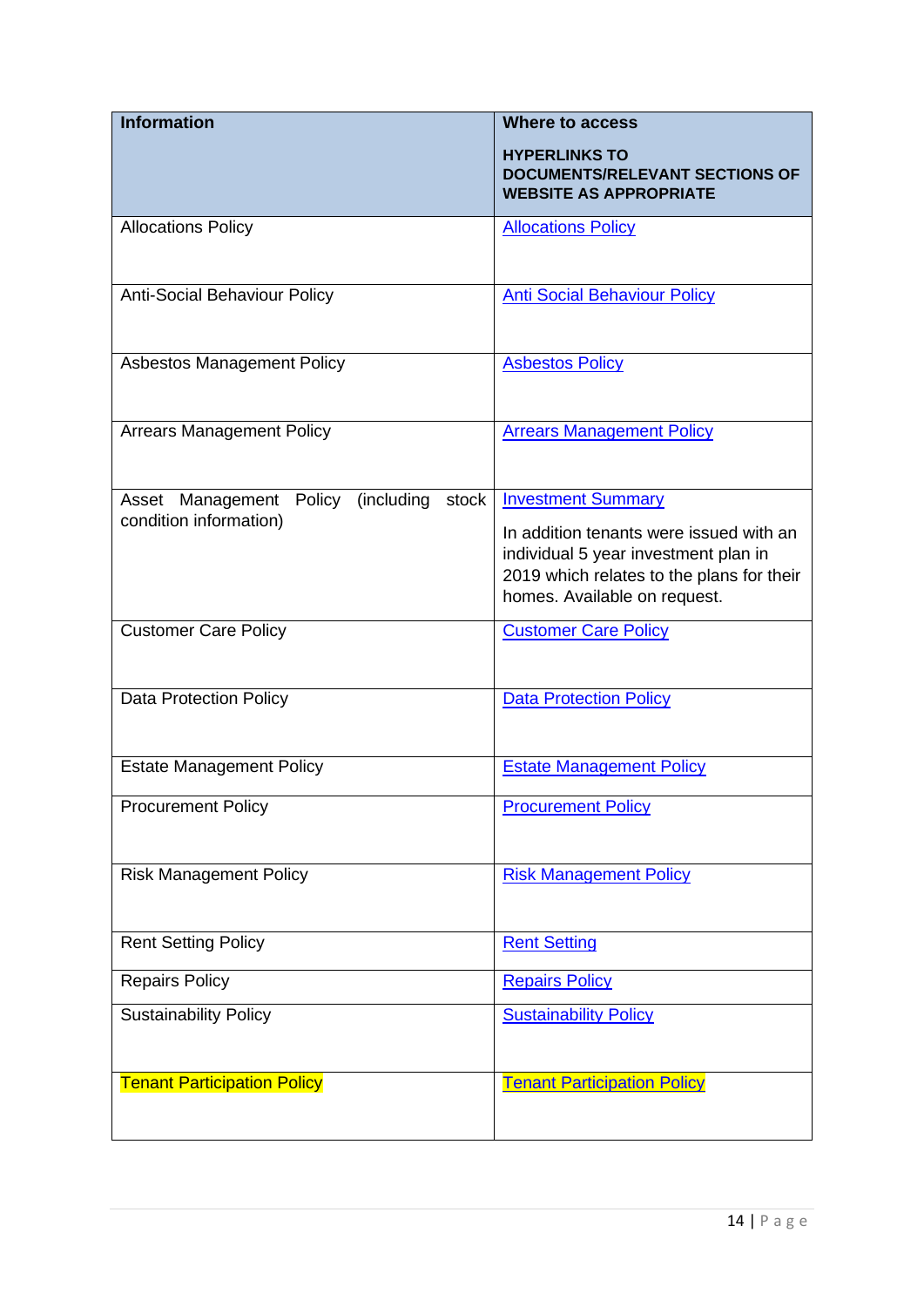| <b>Information</b>                                                                                                                                       | <b>Where to access</b>                                                                                                           |  |
|----------------------------------------------------------------------------------------------------------------------------------------------------------|----------------------------------------------------------------------------------------------------------------------------------|--|
|                                                                                                                                                          | <b>HYPERLINKS TO</b><br><b>DOCUMENTS/RELEVANT SECTIONS OF</b><br><b>WEBSITE AS APPROPRIATE</b>                                   |  |
| Internal procedures relating to above (where<br>available)                                                                                               | <b>Procedures</b>                                                                                                                |  |
| Class 3 – How we take decisions and what we have decided<br>Information about the decisions we take, how we make decisions and how we involve<br>others. |                                                                                                                                  |  |
| <b>Governing Body Meetings</b>                                                                                                                           |                                                                                                                                  |  |
| Governing body meeting minutes                                                                                                                           | <b>Management Committee Meetings</b>                                                                                             |  |
| Governing body meeting reports/papers                                                                                                                    | <b>Management Committee Meetings</b>                                                                                             |  |
| Governing body agendas                                                                                                                                   | <b>Management Commitee Meetings</b>                                                                                              |  |
| <b>Consultation and Participation</b>                                                                                                                    |                                                                                                                                  |  |
| <b>Tenant Participation Strategy</b>                                                                                                                     | <b>Tenant Participation Strategy</b>                                                                                             |  |
| Consultation reports noting the outcome of any<br>recent consultations with tenants/others                                                               | <b>You Said We Did</b>                                                                                                           |  |
| <b>Tenant Scrutiny Panel</b>                                                                                                                             | The Association has an active Tenant<br>Scrutiny Panel, Details on how to join<br>can be found here.                             |  |
|                                                                                                                                                          | <b>Tenant Scrutiny</b><br>We welcome involvement from owners<br>where we provide factoring services<br><b>Owners Involvement</b> |  |
| <b>Registered Tenant Organisations</b>                                                                                                                   | <b>Registered Tenants Organisations</b>                                                                                          |  |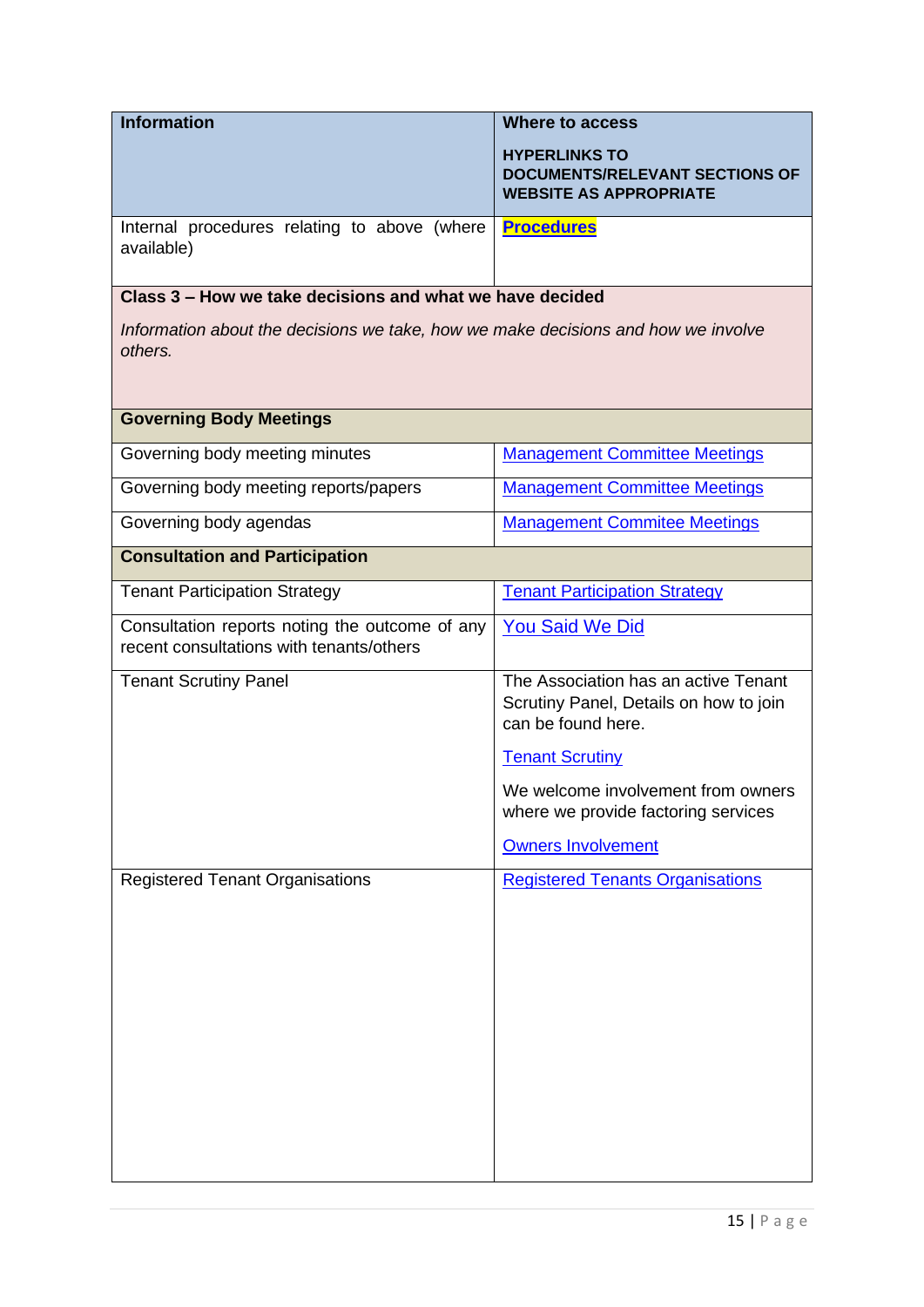| <b>Information</b>                                                                        | <b>Where to access</b>                |
|-------------------------------------------------------------------------------------------|---------------------------------------|
|                                                                                           | <b>HYPERLINKS TO</b>                  |
|                                                                                           | <b>DOCUMENTS/RELEVANT SECTIONS OF</b> |
|                                                                                           | <b>WEBSITE AS APPROPRIATE</b>         |
|                                                                                           |                                       |
| Class 4 – What we spend and how we spend it                                               |                                       |
| Information about our strategy for, and management of, financial resources (in sufficient |                                       |

detail to explain how we plan to spend public money and what has actually been spent).

| Information about our accounts and budgets<br>Description of funding sources<br><b>Audited accounts</b> | The Association is funded through<br>rental income, grant funding, factoring<br>income and loans                                                                                                                                                                                    |
|---------------------------------------------------------------------------------------------------------|-------------------------------------------------------------------------------------------------------------------------------------------------------------------------------------------------------------------------------------------------------------------------------------|
|                                                                                                         |                                                                                                                                                                                                                                                                                     |
|                                                                                                         |                                                                                                                                                                                                                                                                                     |
|                                                                                                         | PHA Annual Accounts 2020-21                                                                                                                                                                                                                                                         |
| Budget policies and procedures                                                                          | <b>Financial Regulations</b>                                                                                                                                                                                                                                                        |
| Budget allocation to key service areas                                                                  | <b>Planning &amp; Investment</b>                                                                                                                                                                                                                                                    |
| Our programme of work and projects                                                                      |                                                                                                                                                                                                                                                                                     |
| Brief details of any project funding and how                                                            | We have no new build sites currently.                                                                                                                                                                                                                                               |
| it's being spent                                                                                        | We acquire properties under our "Buy<br>Back On the Open Market Policy" -<br>BBOOM. This is supported by grant<br>funding from the Scottish Government.                                                                                                                             |
|                                                                                                         | <b>BBOOM Policy</b>                                                                                                                                                                                                                                                                 |
|                                                                                                         | Our Housing Association Grant<br>allocation for Stage 3 adaptations<br>(medical) is £65,000.                                                                                                                                                                                        |
| Capital works programme/plans information<br>(annual programme figure)                                  | Our Investment Special Newsletter sets<br>out our forward stock investment plans.<br>In addition all of our tenants were<br>provided with an individual 5 year<br>investment plan in 2019. These are<br>specific to each property type we own.<br><b>Investment Newsletter 2019</b> |
| <b>Spending relating to Staff and Governing Body</b>                                                    |                                                                                                                                                                                                                                                                                     |
| Expenses policies and procedures                                                                        | <b>Expenses Policy</b>                                                                                                                                                                                                                                                              |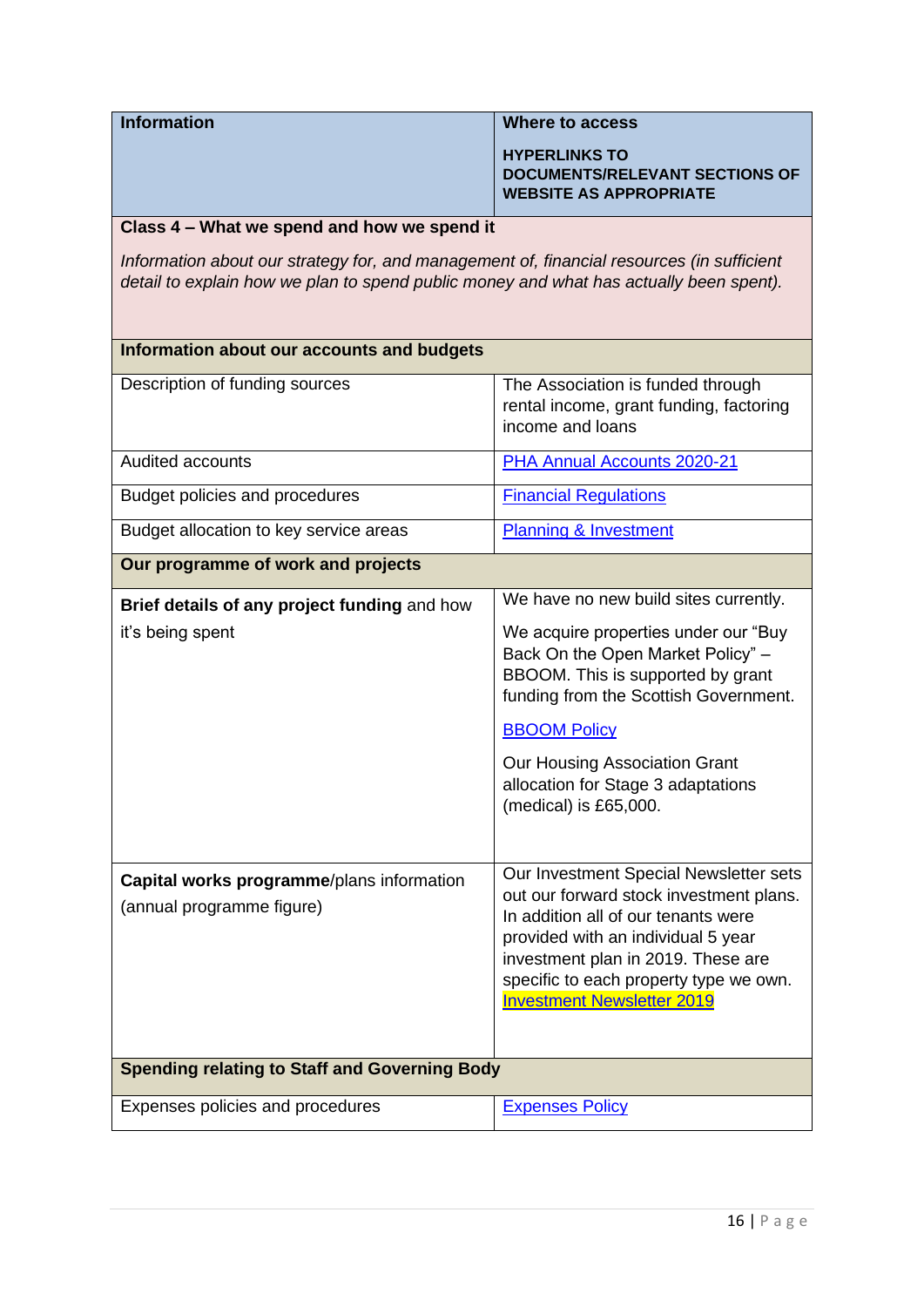| <b>Information</b>                                                                                             | Where to access<br><b>HYPERLINKS TO</b><br><b>DOCUMENTS/RELEVANT SECTIONS OF</b><br><b>WEBSITE AS APPROPRIATE</b> |
|----------------------------------------------------------------------------------------------------------------|-------------------------------------------------------------------------------------------------------------------|
| Senior staff/governing body member expenses<br>at category level e.g. travel, subsistence and<br>accommodation | <b>Expenses Report</b>                                                                                            |
| Board member remuneration other than<br>expenses                                                               | Our Management Committee members<br>do not receive any renumeration                                               |
| Pay and grading structure (levels of pay rather<br>than individual salaries)                                   | <b>EVH Salary Scales</b>                                                                                          |
| General information about staff pension scheme                                                                 | The Association offers pension<br>schemes administered by TPT                                                     |
|                                                                                                                | <b>TPT</b>                                                                                                        |
|                                                                                                                | Further information on pensions is<br>included in our Annual Accounts                                             |
|                                                                                                                | <b>Annual Accounts 2020-21</b>                                                                                    |
|                                                                                                                |                                                                                                                   |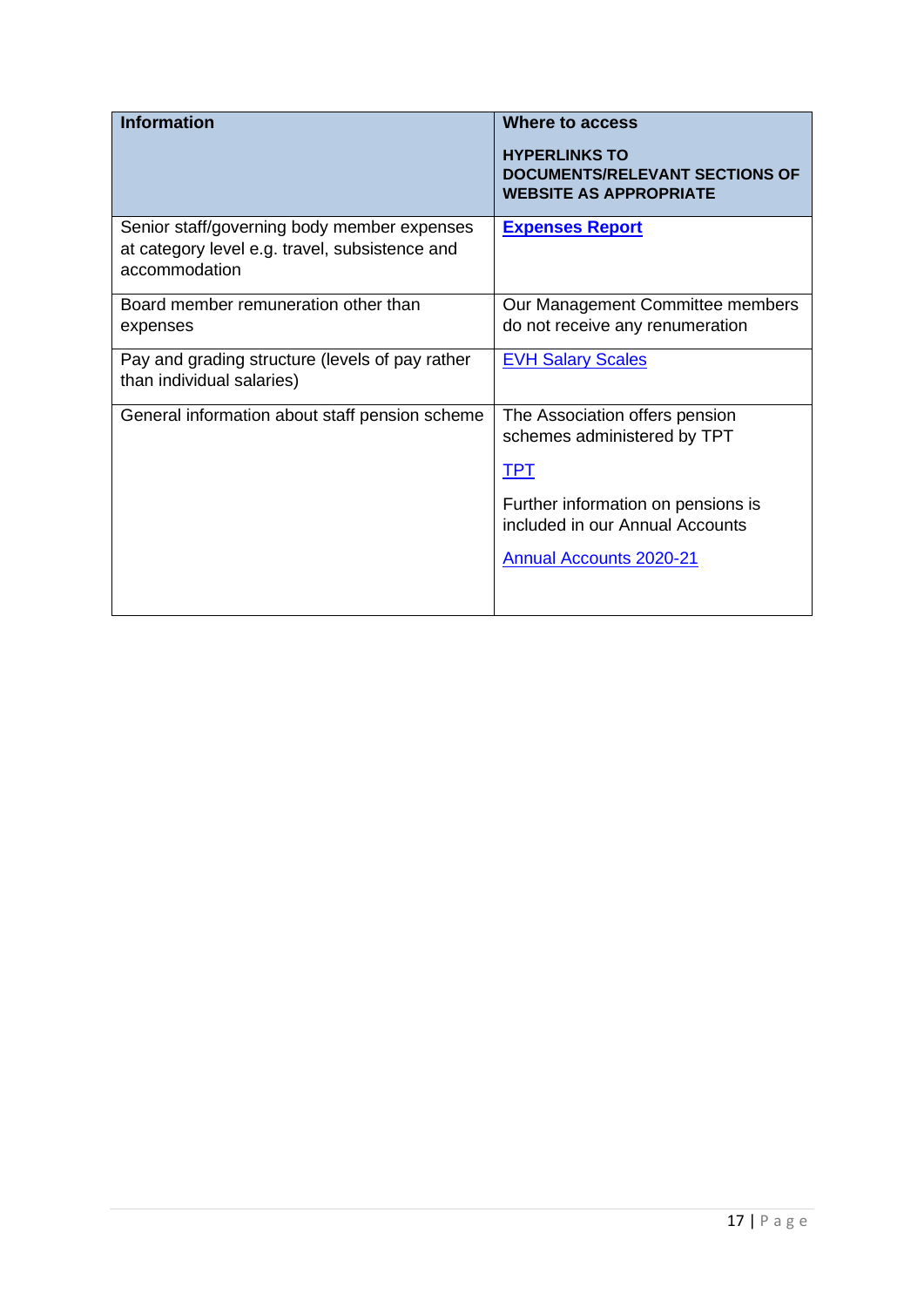| Class 5 - How we manage our resources                                                                                                                                                                                        |                                                                                                                                                                                                                                                                                                                                                                                                                                                                                   |
|------------------------------------------------------------------------------------------------------------------------------------------------------------------------------------------------------------------------------|-----------------------------------------------------------------------------------------------------------------------------------------------------------------------------------------------------------------------------------------------------------------------------------------------------------------------------------------------------------------------------------------------------------------------------------------------------------------------------------|
| Information about how we manage our human, physical and information resources                                                                                                                                                |                                                                                                                                                                                                                                                                                                                                                                                                                                                                                   |
|                                                                                                                                                                                                                              |                                                                                                                                                                                                                                                                                                                                                                                                                                                                                   |
| <b>Human resources</b>                                                                                                                                                                                                       |                                                                                                                                                                                                                                                                                                                                                                                                                                                                                   |
| Staffing structure                                                                                                                                                                                                           | <b>Staff Structure</b>                                                                                                                                                                                                                                                                                                                                                                                                                                                            |
| Human resources policies, covering:<br>recruitment<br>performance management<br>salary and grading<br>promotion<br>pensions<br>discipline<br>grievance<br>staff development<br>Maintenance and retention of staff<br>records | The Association are full members of<br><b>Employers in Voluntary Housing and</b><br>apply the nationally negotiated Staff<br>Terms and Conditions and we follow<br>good practice guidance issued by EVH<br>in employment matters.<br><b>Employers in Voluntary Housing</b><br>Job Vacancies are advertised on our<br>web site<br><b>Vacancies</b><br><b>Recruitment Policy</b><br><b>Appraisal Policy</b><br>Staff records are covered under our<br><b>Data Protection Policy</b> |
| <b>Trade Union information</b>                                                                                                                                                                                               | PHA is a full member of the employers<br>representative body, Employers in<br>Voluntary Housing (EVH).<br>For collective bargaining purposes<br>Unite is the recognised Trade Union                                                                                                                                                                                                                                                                                               |
| Summary of professional organisations/trade<br>bodies of which we are a member                                                                                                                                               | The Association is a member of a<br>number of organisations. Information<br>can be found about the organisations<br>on the following web sites<br><b>Employers in Voluntary Housing</b><br><b>Scottish Federation of Housing</b><br><b>Associations</b><br><b>SHARE</b><br><b>Energy Action Scotland</b><br><b>CVS Falkirk</b>                                                                                                                                                    |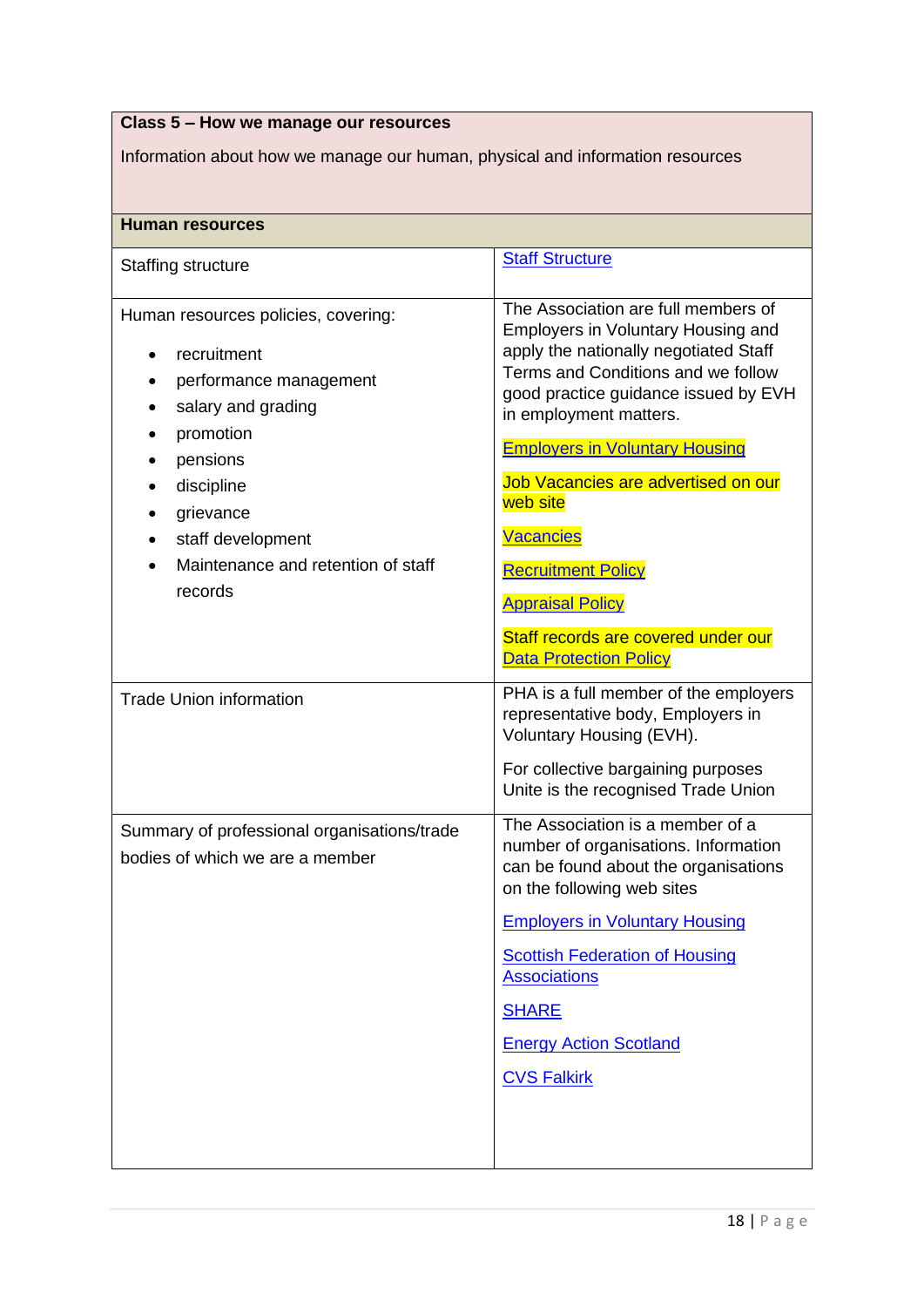| <b>Physical Resources</b>                                                                         |                               |
|---------------------------------------------------------------------------------------------------|-------------------------------|
| Management of our land and property assets,<br>including environmental/sustainability reports     | <b>About Us</b>               |
| General description of our land and property<br>holdings                                          | <b>About Us</b>               |
| Estate development plans                                                                          | <b>Estate Boundary Plans</b>  |
| <b>Information Resources</b>                                                                      |                               |
| Records management policy and records<br>management plan, including records retention<br>schedule | <b>Data Protection Policy</b> |
| Data protection or privacy policy                                                                 | <b>Data Protection Policy</b> |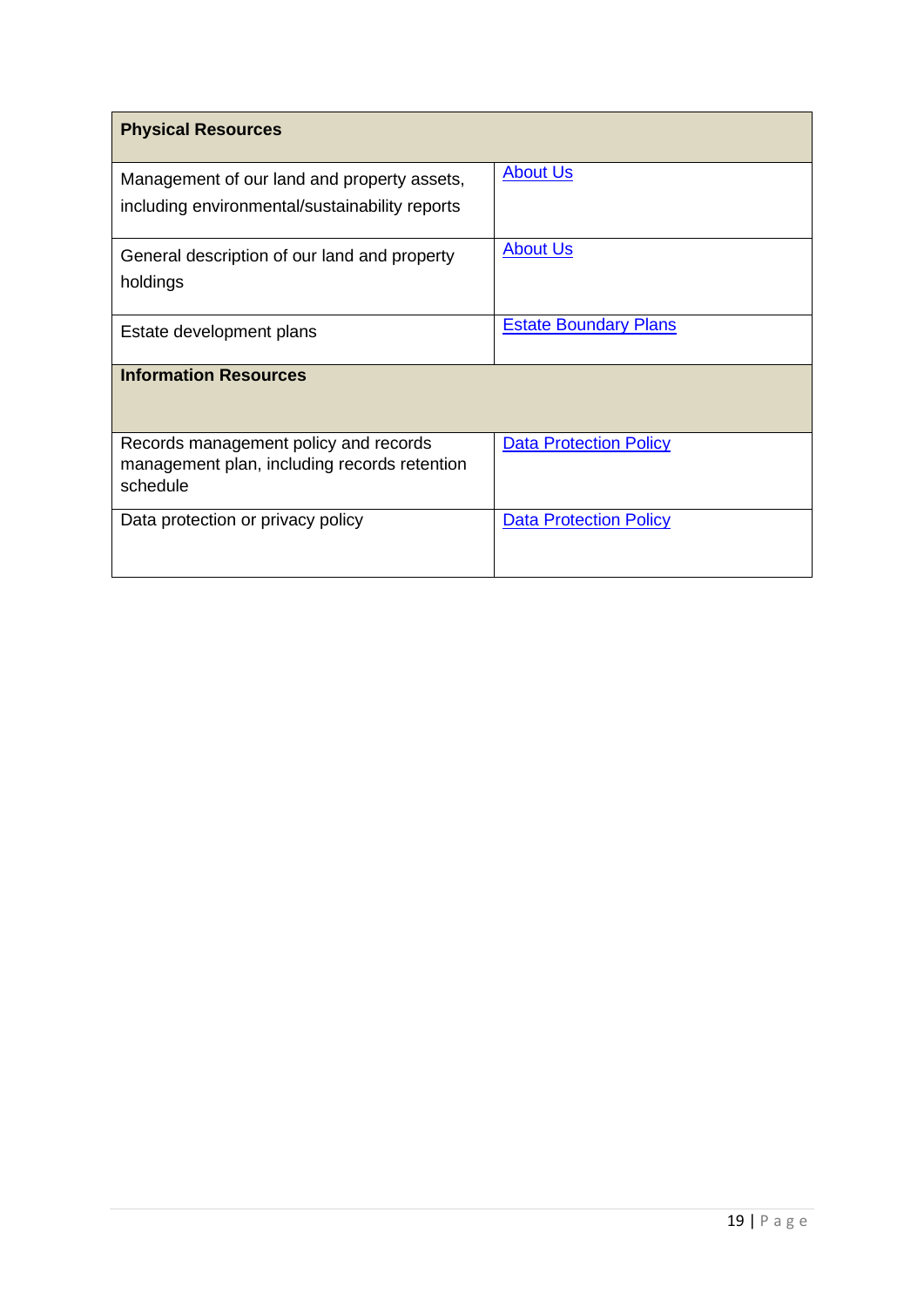# **Class 6 - How we procure goods and services from external providers**

Information about how we procure works, goods and services, and our contracts with external providers.

| <b>Our Contractors and suppliers</b>                                                                                                                                    |                                                                                                                                                                                                                                                                                                                                                                                                                                                                                                                                                                                                                                                                                                                                                                                                                                                                                                                                                                                                                                                                            |
|-------------------------------------------------------------------------------------------------------------------------------------------------------------------------|----------------------------------------------------------------------------------------------------------------------------------------------------------------------------------------------------------------------------------------------------------------------------------------------------------------------------------------------------------------------------------------------------------------------------------------------------------------------------------------------------------------------------------------------------------------------------------------------------------------------------------------------------------------------------------------------------------------------------------------------------------------------------------------------------------------------------------------------------------------------------------------------------------------------------------------------------------------------------------------------------------------------------------------------------------------------------|
| Information about our key service<br>delivery<br>contractors who carry out:<br>responsive repairs<br>landscape maintenance<br>$\bullet$<br>planned/cyclical maintenance | McGill is the main jobbing repair<br>contractor for the Association.<br>There was a change in company<br>ownership in 2021 from the<br>McDougall Group. The contract was<br>awarded in April 2018 they were<br>awarded the 3 year contract for this<br>work worth in the region of<br>£800,0000 per annum through open<br>tender using the Public Contracts<br>Scotland procurement route. There<br>is an option to further extend this<br>contract by 2 years<br><b>McGill</b><br>City Technical Services is the main<br>gas and heating contractor for the<br>Association. In April 2018 they were<br>awarded the 3 year contract for this<br>work worth in the region of<br>£170,000 per annum through open<br>tender using the Public Contracts<br>Scotland procurement route. There<br>is an option to further extend this<br>contract by 2 years<br>www.citytechnical.co.uk/<br>Our landscape maintenance contractor<br>is Idverde. The work was won through<br>competitive tender in 2019<br>idverde UK<br><b>Public Contracts Scotland Tender</b><br><b>Notice</b> |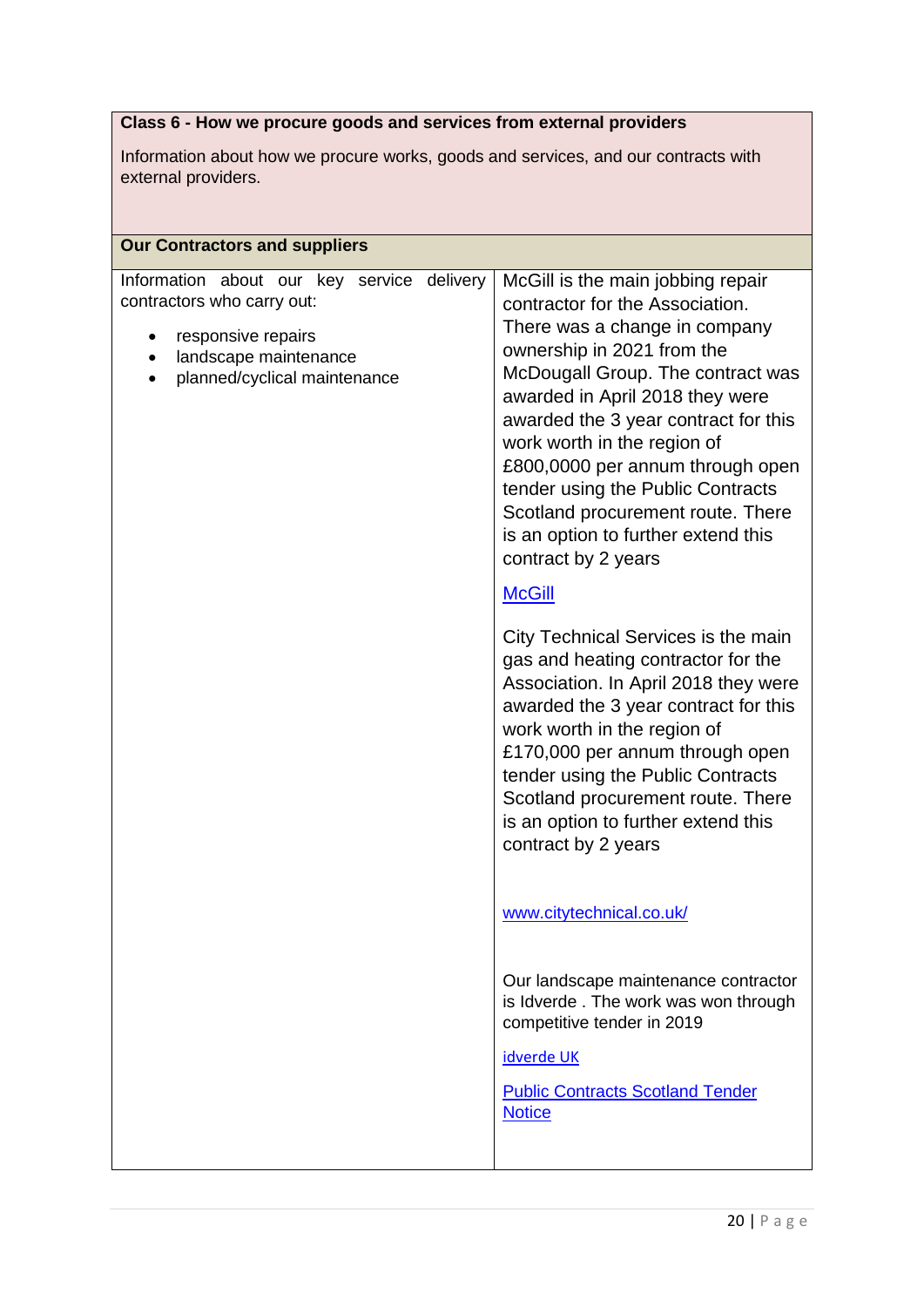| List of suppliers and contractors used by<br>organisation (provided to staff under<br>our<br><b>Entitlements Payments and Benefits Policy)</b> | <b>PHA Entitlements Payments &amp; Benefits</b><br><b>Policy</b>                         |
|------------------------------------------------------------------------------------------------------------------------------------------------|------------------------------------------------------------------------------------------|
| Information<br>about<br>regulated<br>procurement<br>contracts awarded (value, scope, duration)                                                 | <b>Public Contracts Scotland</b><br><b>Scottish Procurement Alliance</b>                 |
| <b>Our Procurement</b>                                                                                                                         |                                                                                          |
| Procurement Policy and procedures                                                                                                              | <b>Procurement Policy</b>                                                                |
| Information on how to tender for work and<br>invitations to tender                                                                             | <b>Procurement Link</b>                                                                  |
| Register of contracts awarded which have gone<br>through formal tendering, including name of                                                   | <b>Public Contracts Scotland - PHA</b><br><b>Information</b>                             |
| supplier, period of contract and value                                                                                                         | Further information available on<br>request                                              |
| Links to procurement information we publish on<br><b>Public Contracts Scotland website</b>                                                     | <b>Public Contracts Scotland - PHA</b><br><b>Information</b>                             |
| <b>Framework Agreements</b>                                                                                                                    | <b>SPA Scottish Procurement Alliance</b><br>Link Group Framework - details on<br>request |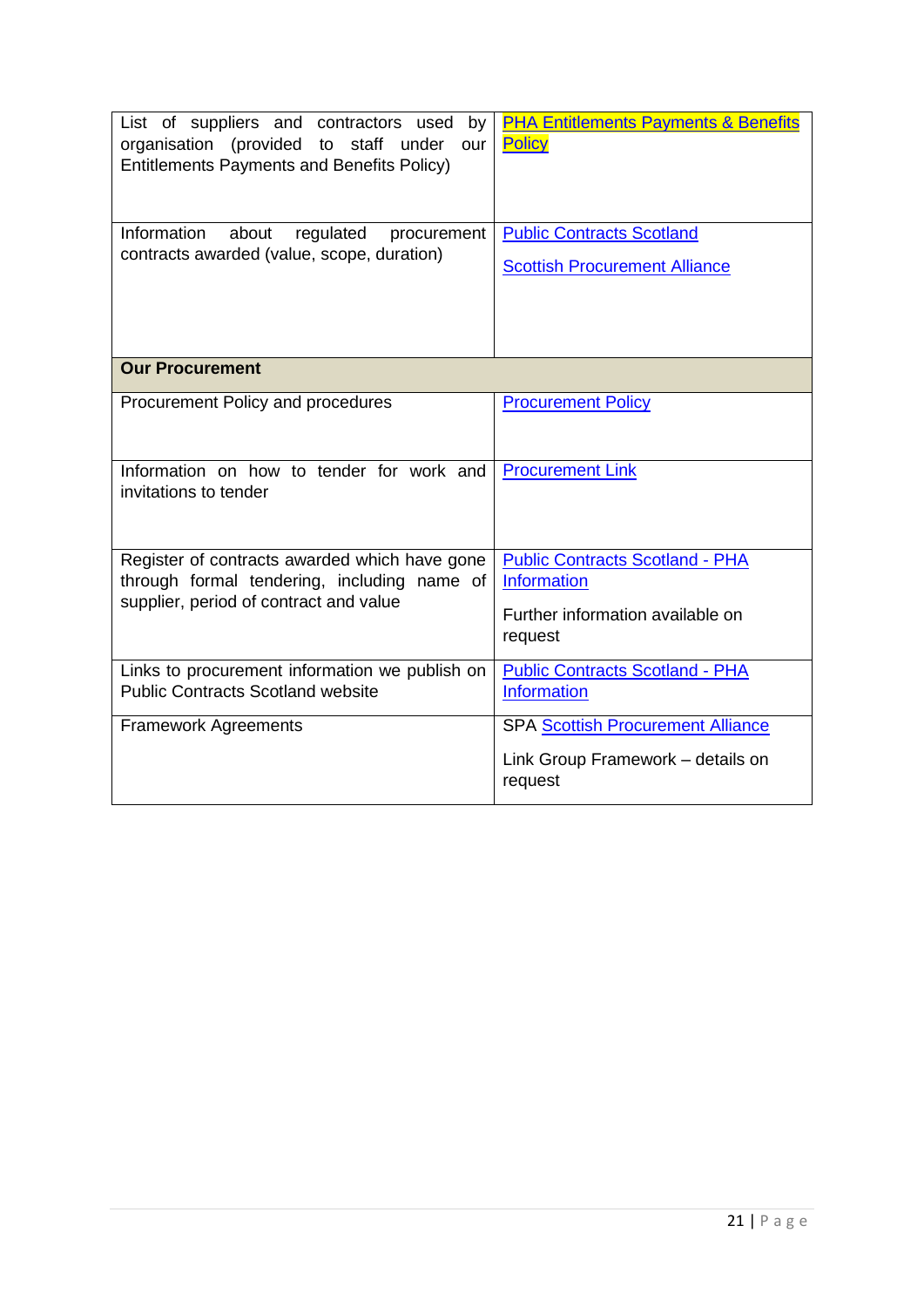| Class 7 - How we are performing                                                                                                                                  |                              |
|------------------------------------------------------------------------------------------------------------------------------------------------------------------|------------------------------|
| Information about how we perform as an organisation, and how well we deliver our<br>functions and services                                                       |                              |
| <b>Annual Report</b>                                                                                                                                             | <b>Annual Report</b>         |
| ARC report to tenants                                                                                                                                            | <b>ARC Report Library</b>    |
| Performance Standards/indicators                                                                                                                                 | <b>KPI</b> dashboard         |
| Benchmarking information                                                                                                                                         | <b>KPI dashboard</b>         |
|                                                                                                                                                                  | <b>SHR RSL Data</b>          |
| Complaints policy, guidance and forms                                                                                                                            | <b>Complaints Web Page</b>   |
| Complaints reports or equivalent to show how<br>complaints are handled and influence service<br>delivery (aggregate reports rather than<br>individual outcomes). | <b>KPI dashboard</b>         |
| <b>Tenant Scrutiny reports</b>                                                                                                                                   | <b>Tenant Scrutiny Group</b> |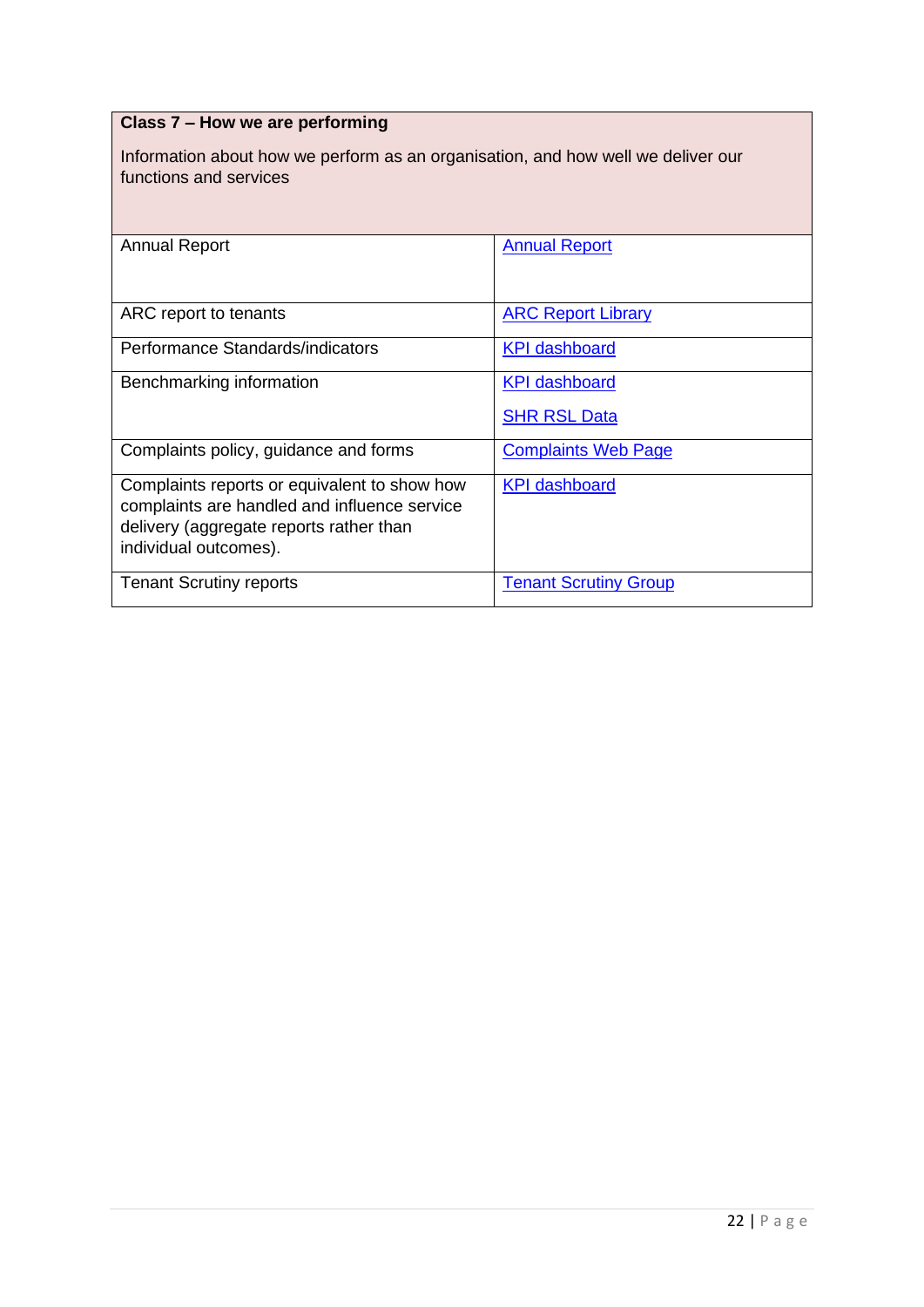#### **Class 8 – Our commercial publications**

*Information packaged and made available for sale on a commercial basis and sold at market value through a retail outlet e.g. bookshop, museum or research journal*

| This class does not apply to Paragon Housing<br>Association as we do not produce any<br>publications for sale.              | Not applicable |
|-----------------------------------------------------------------------------------------------------------------------------|----------------|
| Class 9 – Our open data                                                                                                     |                |
| Open data made available by us under the Scottish Government's Open Data Resource<br>Pack and available under open licence. |                |
| This class does not apply to Paragon Housing<br>Association                                                                 | Not applicable |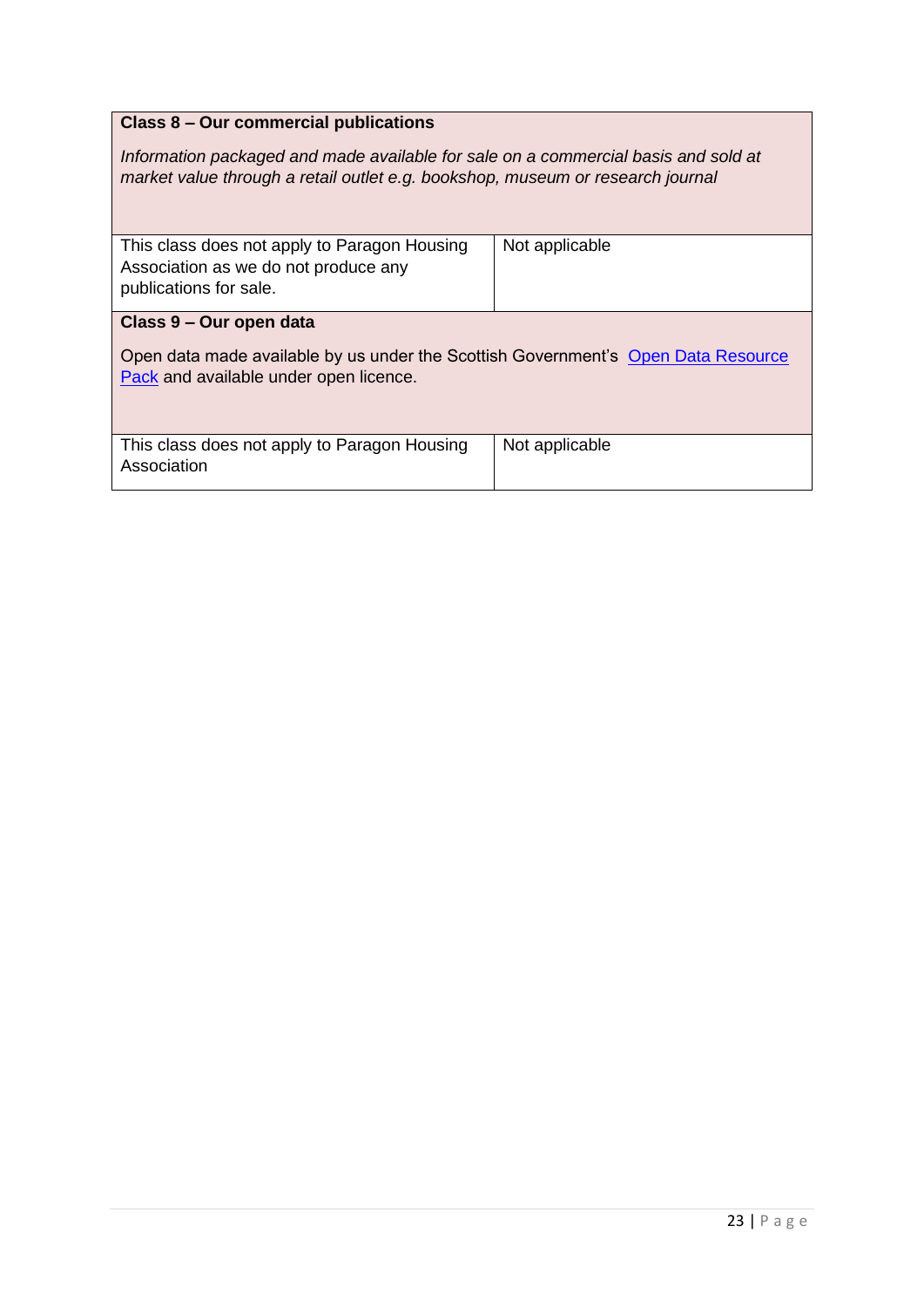## <span id="page-23-4"></span><span id="page-23-0"></span>Annex 1: Procedures

#### <span id="page-23-1"></span>Requests

All requests will be referred to the Corporate Services Team

The request must be in recorded format e.g. email, letter, phone message etc to qualify as FOI request. The request must contain the name of the person making the request (sometimes known as the "true applicant" or "true requester"). This means that requests cannot be made anonymously and pseudonyms (fake names) cannot be used. If someone is making a request on behalf of another person, the person on whose behalf it is being made must be identified in the request.

All requests received will be logged in the Freedom of Information register and an acknowledgment issued. This register will be used to produce statistical information for reporting to the SIC and therefore requests will be designated according the reporting categories.

#### <span id="page-23-2"></span>Support

Staff will provide support and signposting where advice is required on making a request. The SIC web site contains useful information including a common question section which can be used as quidance.

<http://www.itspublicknowledge.info/home/ScottishInformationCommissioner.aspx>

#### <span id="page-23-3"></span>Monitoring & Reporting

Returns are made on a quarterly basis to the SIC in line with their published schedule. A summary report will be made to Management Committee on performance and published online as part of the Association's GTI.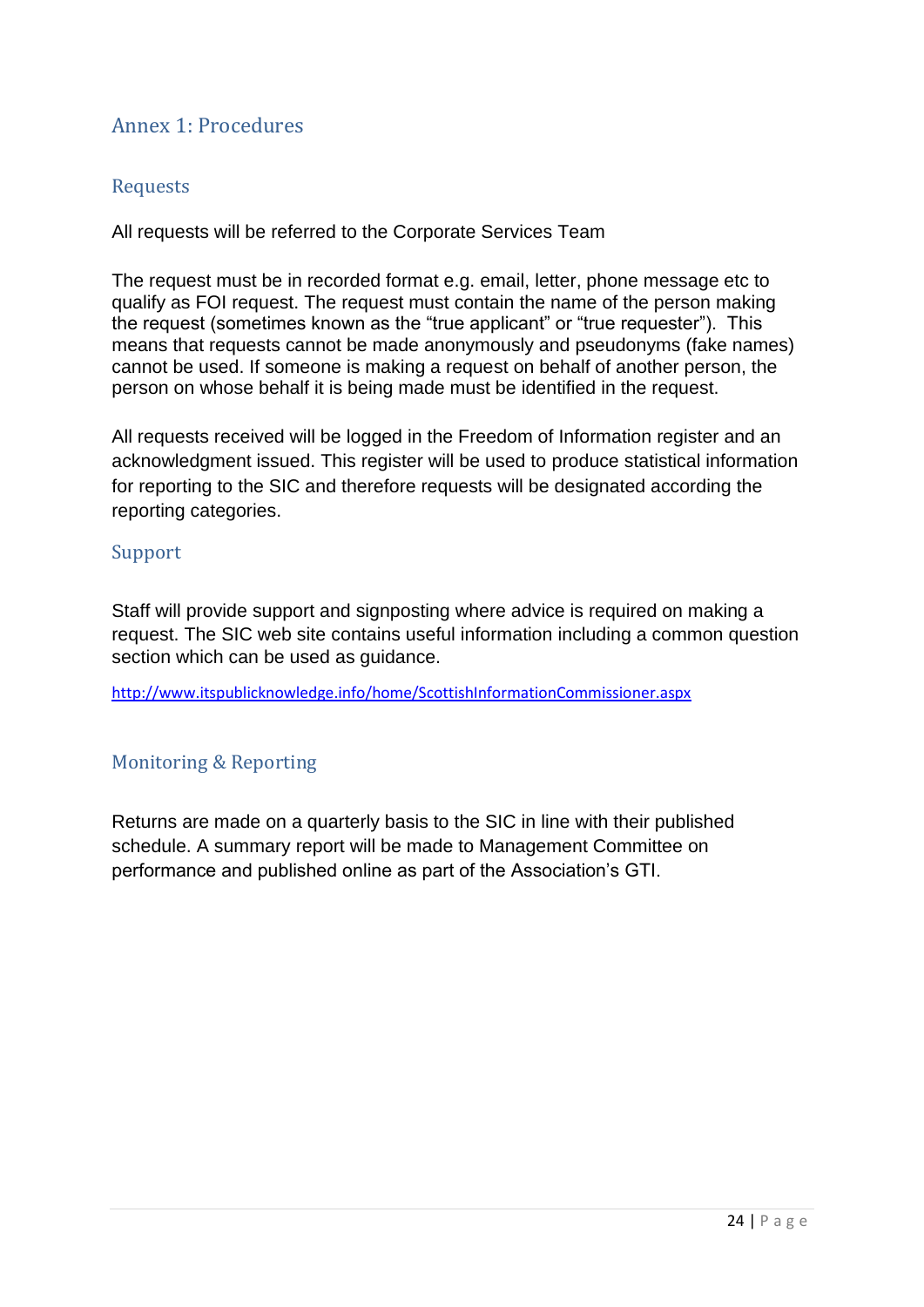#### <span id="page-24-0"></span>Our Details

Paragon Housing Association Ltd Invergrange House Station Rd Grangemouth FK3 8DG Phone: 01324 664966 / e mail: enquiries@paragonha.org.uk/ web site: www.paragonha.org.uk

Paragon Housing Association Ltd is a charitable organisation registered under Scottish Charity No: SC 036262 SHR Registration HAL 298 Property Factor PF000282